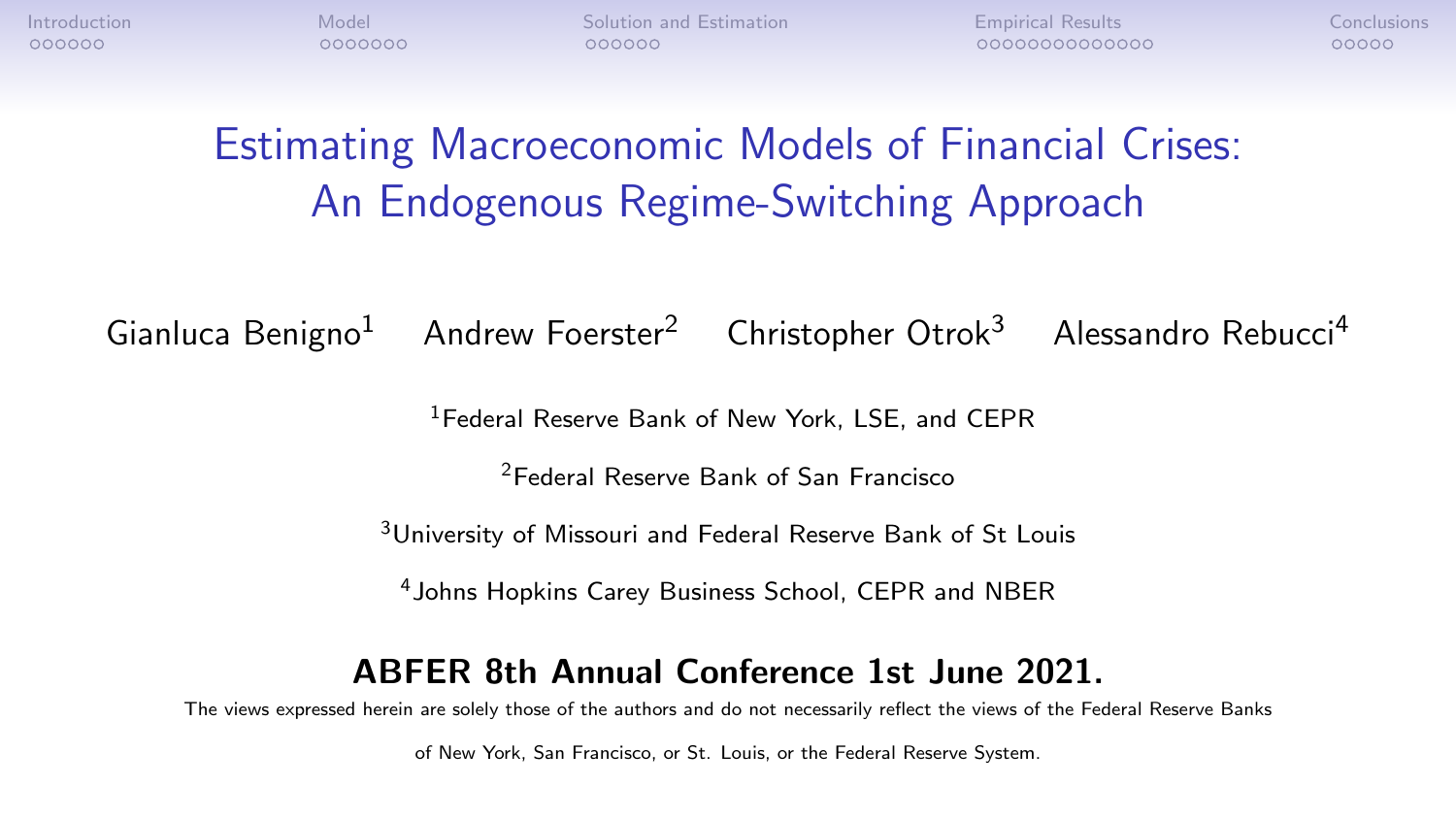<span id="page-1-0"></span>

- $\triangleright$  The global financial crisis (GFC) reignited a strong interest in the causes, consequences, and remedies of financial crises
- $\triangleright$  DSGE models with occasionally binding frictions proved successful for positive and normative purposes
- $\triangleright$  Structural estimation is important for inference, counterfactual analysis, and forecasting but in this environment is difficult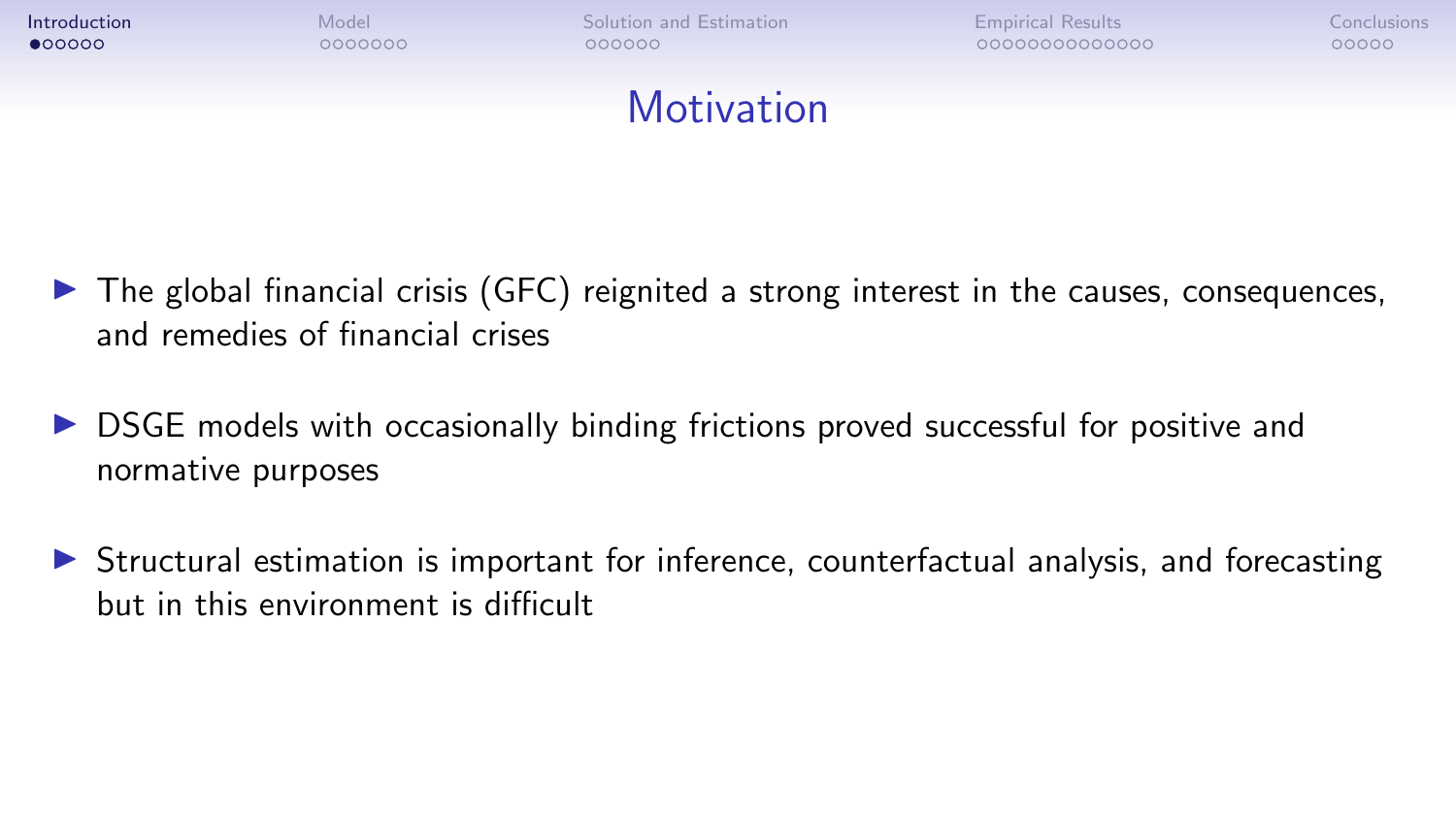# Current Account and Output in Mexico

(a) Current Account to Output Ratio

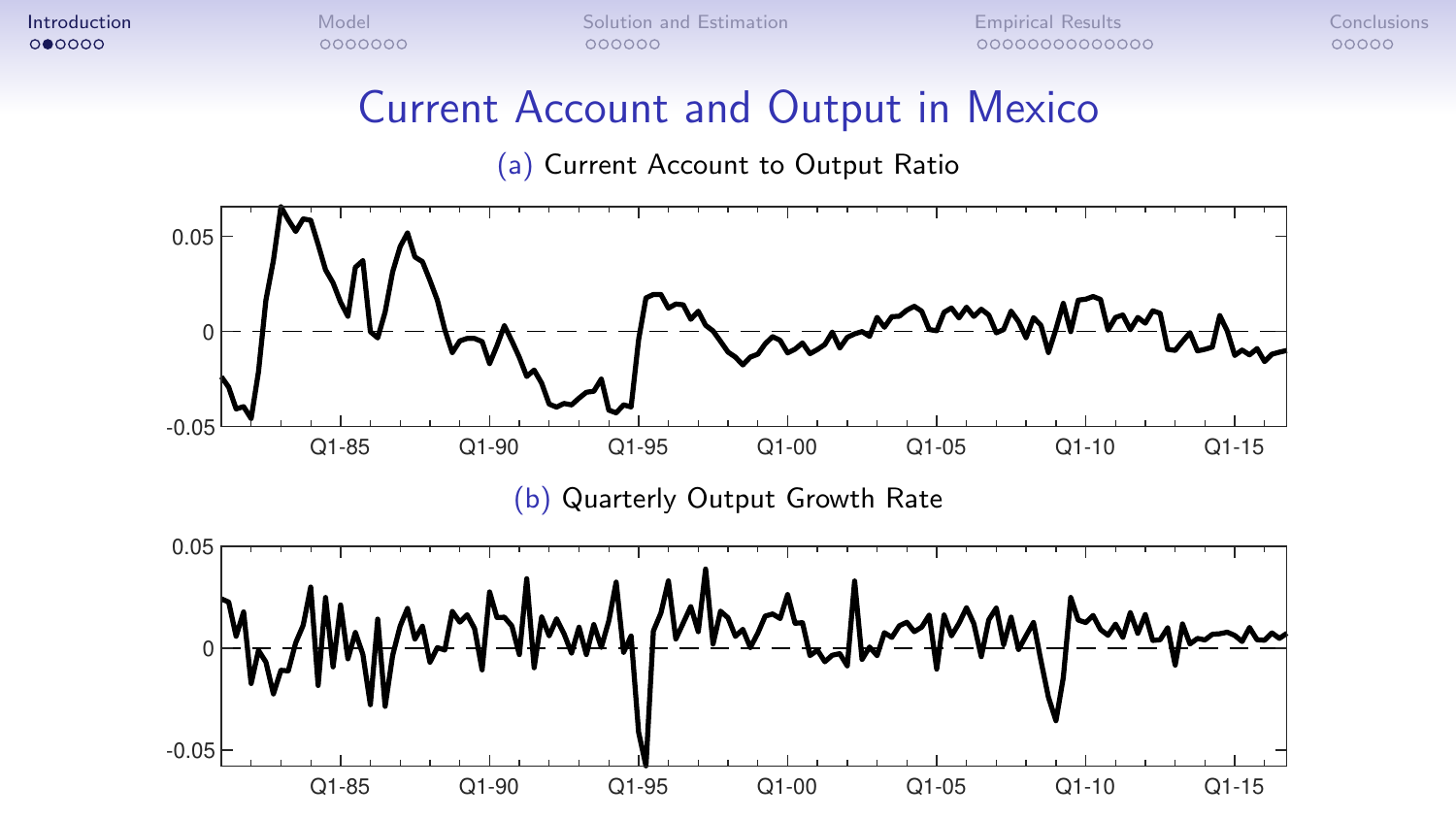

- New approach to specifying, solving, estimating models of occasionally binding constraints
	- Proposes a new formulation of the occasionally binding friction as an endogenous regime-switching process
	- Develops a general perturbation-based solution method for such a framework that is fast, scalable, and accurate
	- Estimate using full-information Bayesian methods
- Applies the framework to study the anatomy of Mexico's business cycle and financial crisis history since 1981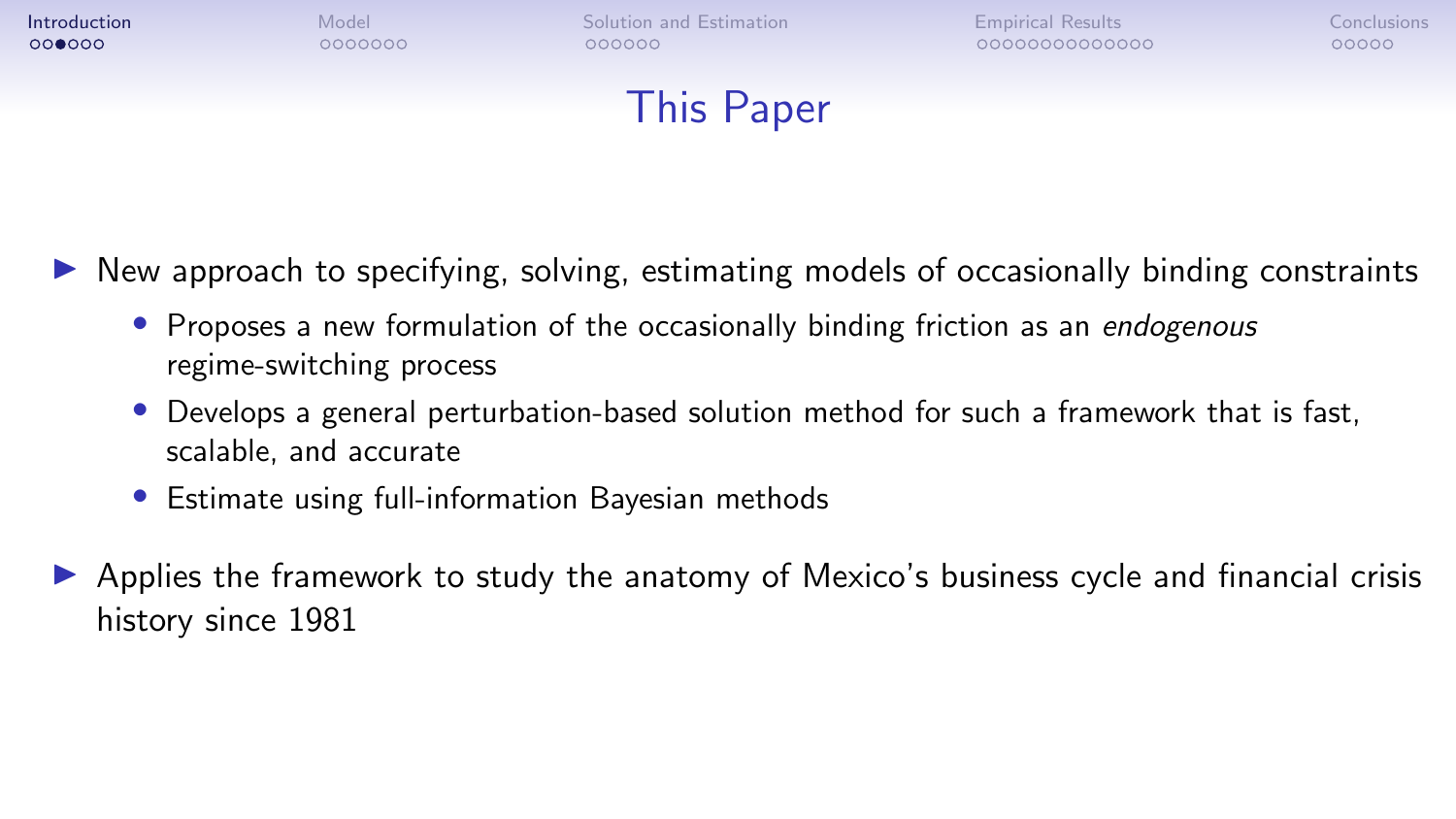

**[Introduction](#page-1-0)** [Model](#page-7-0) Model [Solution and Estimation](#page-14-0) **[Empirical Results](#page-20-0) [Conclusions](#page-34-0)** Conclusions  $000000$ 

0000000000000

nnnnn

# Empirical Results

- $\triangleright$  Estimate confidence sets on critical parameters governing the occasionally binding constraint
- $\triangleright$  Estimated model fits cycles and crises well with its mechanisms rather than large shocks
- $\blacktriangleright$  Matches second moments of the data
- I Identifies financial crises of *varying* duration and *intensity* in line with Mexico's history
- **ID** Different shocks matter for different *variables* over the business cycles and drive different crisis episodes and phases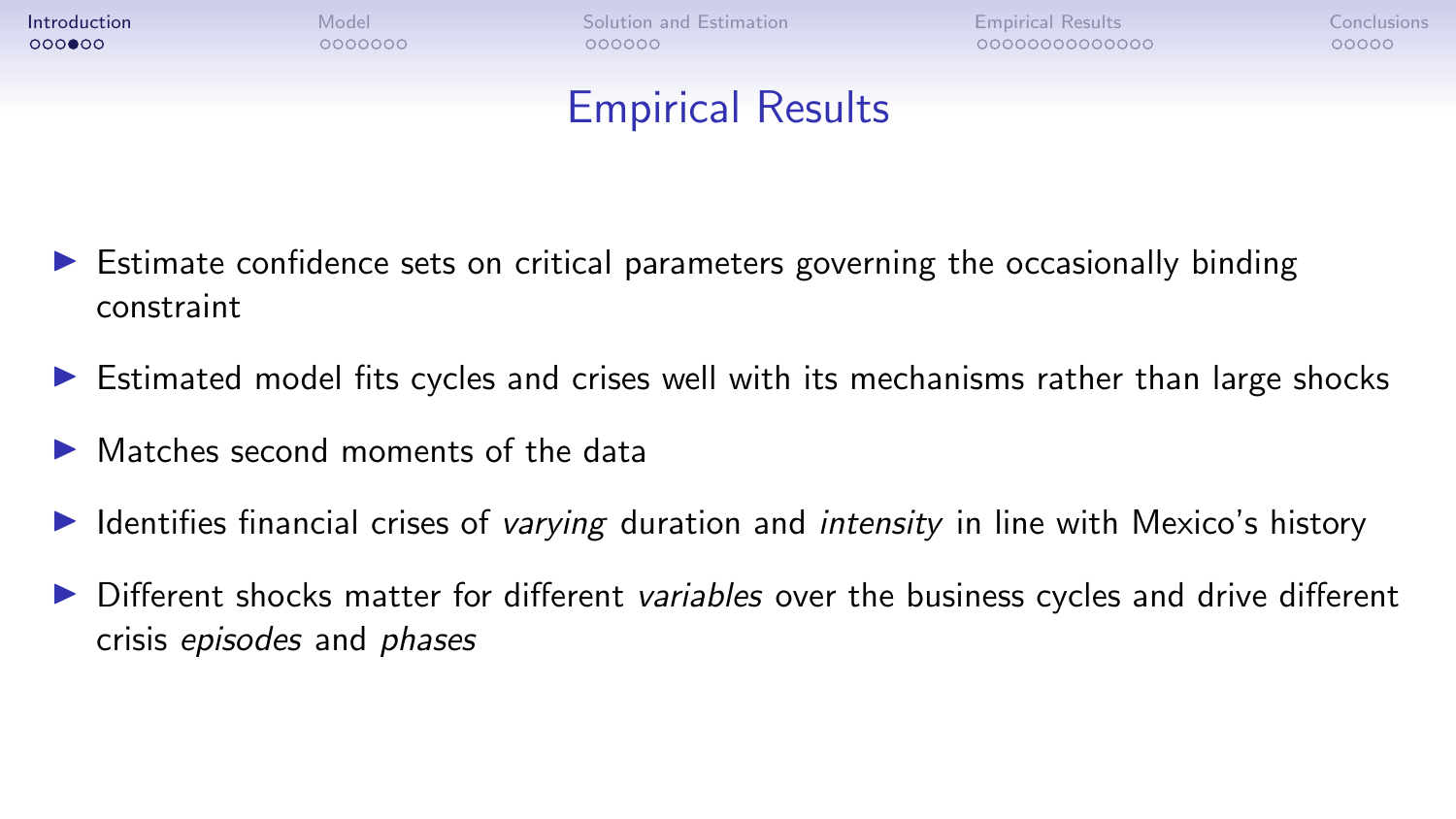**[Introduction](#page-1-0)** [Model](#page-7-0) Model [Solution and Estimation](#page-14-0) **[Empirical Results](#page-20-0) [Conclusions](#page-34-0)** Conclusions

COQOOQQQQQQQQQ

nnnnn

### Related Literature

- $\triangleright$  Literature on estimating DSGE models and a few papers attempting to estimate models with occasionally binding constraints
- ▶ Larger literature on solving and estimating Regime-Switching DSGE models
- $\blacktriangleright$  Literature on business cycle in emerging markets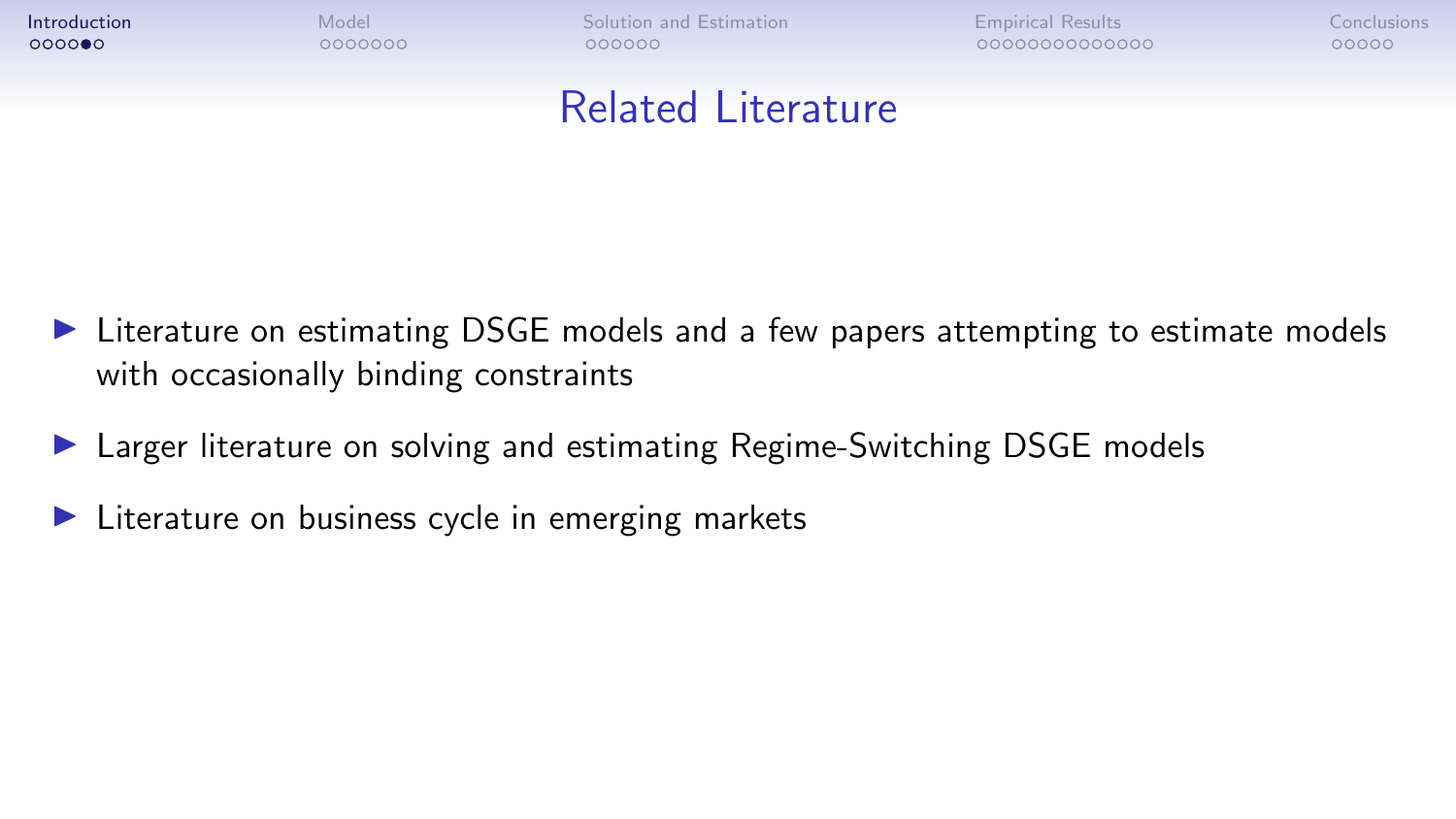

- $\triangleright$  Occasionally binding model specified as endogenous regime-switching
- $\triangleright$  Solution, its properties, and estimation
- $\blacktriangleright$  Application and empirical results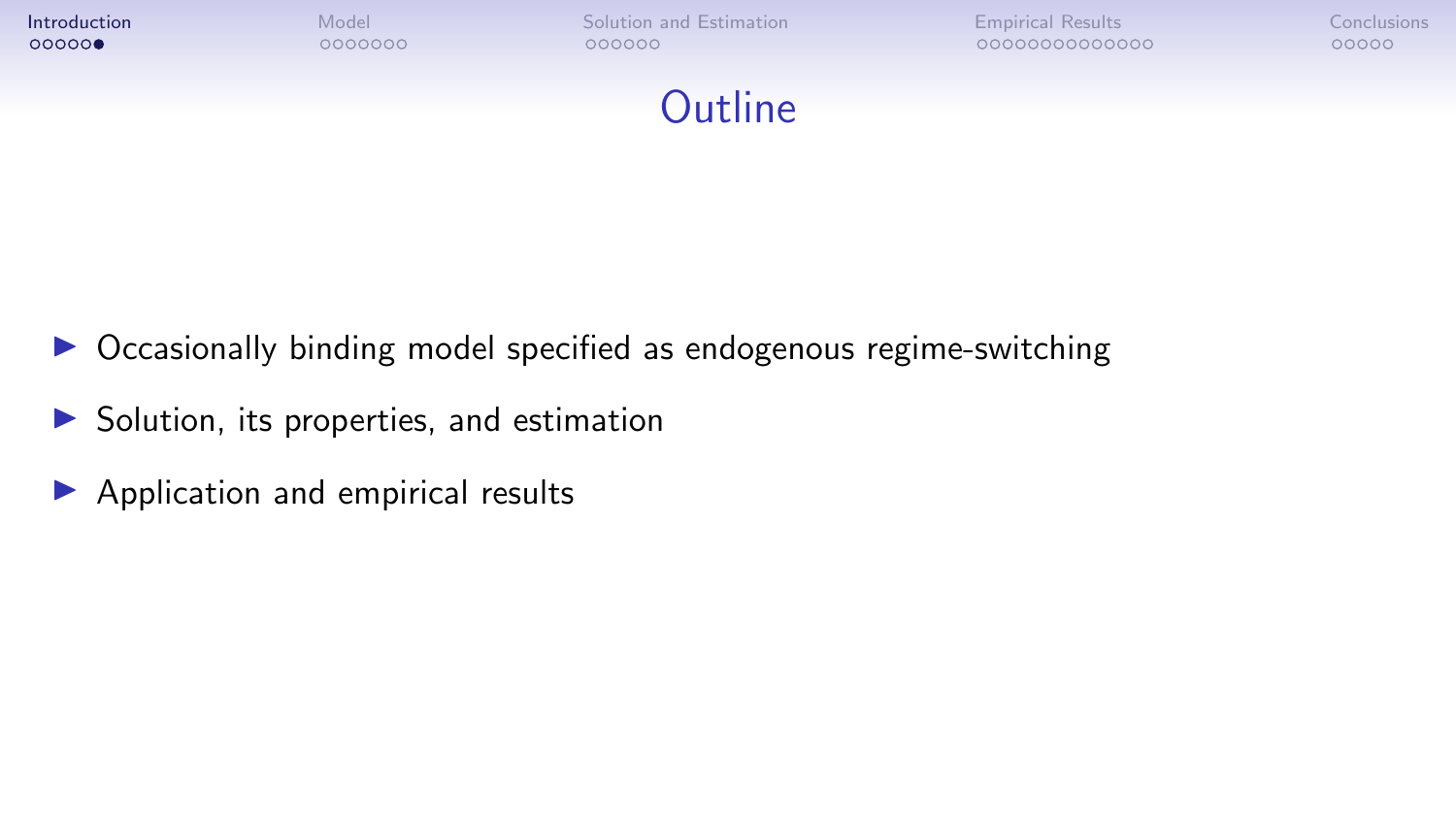$0000000$ 

<span id="page-7-0"></span>[Introduction](#page-1-0) **[Model](#page-7-0) Model** [Solution and Estimation](#page-14-0) **[Empirical Results](#page-20-0) [Conclusions](#page-34-0)** Conclusions 000000

00000000000000

nnnnn

# Model Overview

- A workhorse medium-scale DSGE model
	- Two endogenous state variables and six shocks
	- Structure same as in Mendoza (2010) except for the borrowing constraint formulation
	- A broad set of shocks as in Garcia-Cicco, et. al. (2010)

**In Distinctive feature: economy endogenously switches between two regimes** 

- Binding regime: the borrowing constraint holds with equality
- Non-binding regime: borrowing is unconstrained
- Switch is a *stochastic* rather then *deterministic* function of the endogenous level of leverage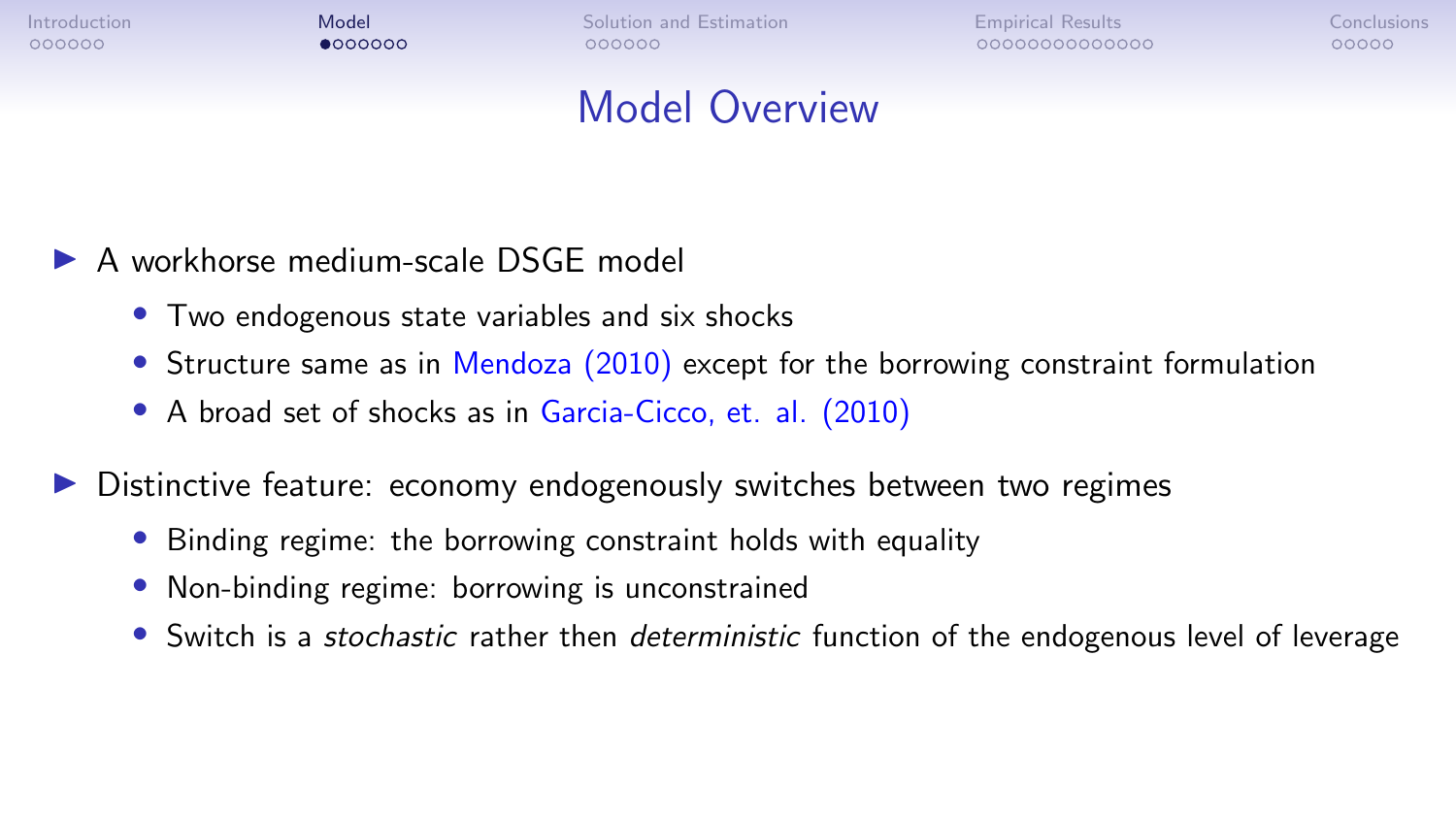[Introduction](#page-1-0) **[Model](#page-7-0) Model** [Solution and Estimation](#page-14-0) **[Empirical Results](#page-20-0) [Conclusions](#page-34-0)** Conclusions

COQOOQQQQQQQQQ

nnnnn

### Preferences and Technology

 $\blacktriangleright$  Representative household-firm with preferences

$$
U \equiv \mathbb{E}_0 \sum_{t=0}^{\infty} \left\{ d_t \beta^t \frac{1}{1-\rho} \left( C_t - \frac{H_t^{\omega}}{\omega} \right)^{1-\rho} \right\}
$$

 $\triangleright$  GDP is gross output less intermediate expenditures

$$
Y_t = A_t K_{t-1}^{\eta} H_t^{\alpha} V_t^{1-\alpha-\eta} - P_t V_t
$$

 $\blacktriangleright$  Investment with adjustment costs

$$
I_{t} = \delta K_{t-1} + (K_{t} - K_{t-1}) \left( 1 + \frac{\iota}{2} \left( \frac{K_{t} - K_{t-1}}{K_{t-1}} \right)^{2} \right)
$$

**D** Budget constraint: working capital  $\phi$ , debt  $B_t < 0$ 

$$
C_t + I_t + E_t = Y_t - \phi r_t (W_t H_t + P_t V_t) - \frac{1}{(1+r_t)} B_t + B_{t-1}
$$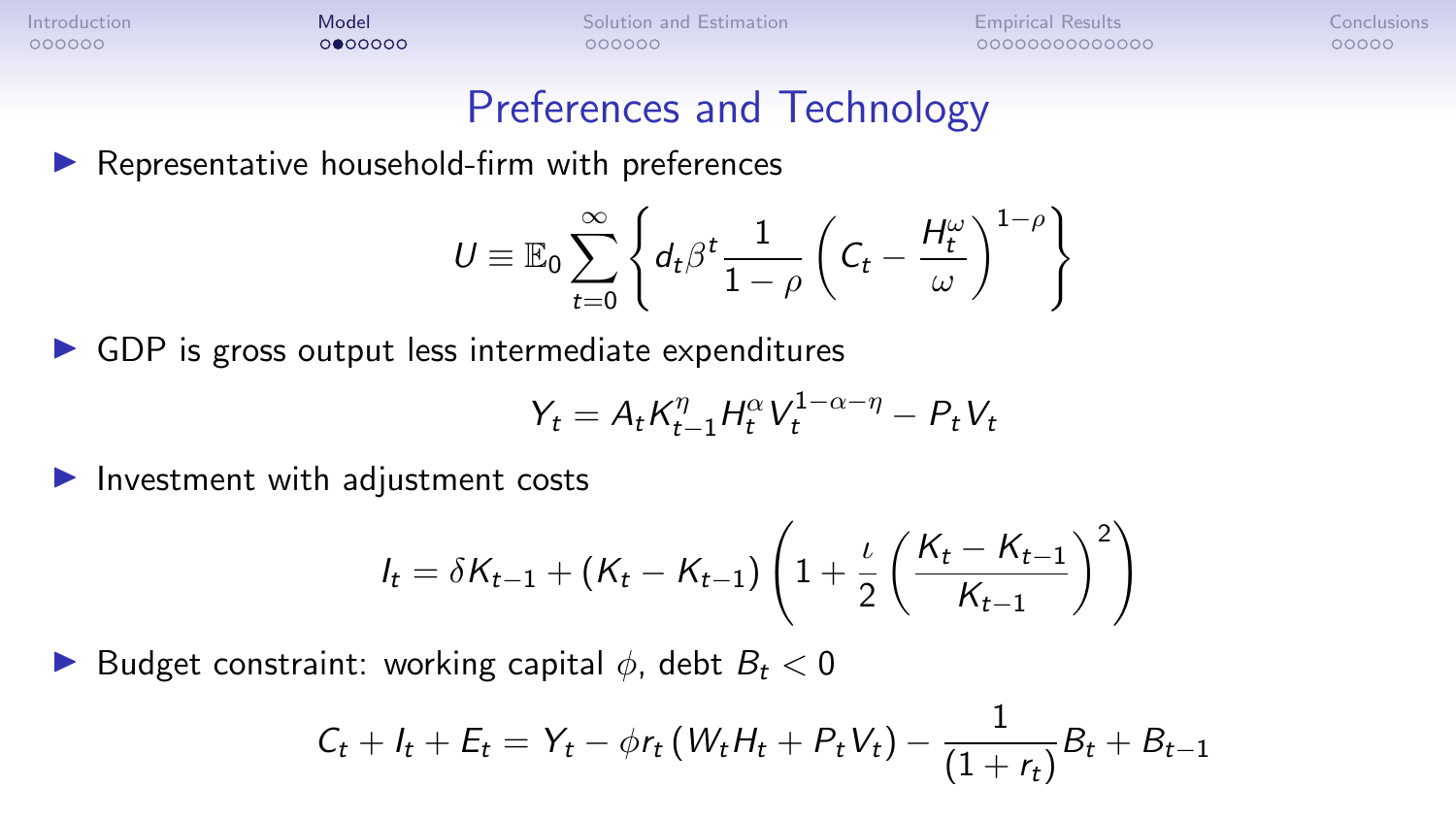### Exogenous Processes

 $\blacktriangleright$  Technology

$$
\log A_t = \rho_A \log A_{t-1} + \sigma_A \varepsilon_{A,t}
$$

 $\blacktriangleright$  Terms of Trade

$$
\log P_t = (1 - \rho_P) \log P^* + \rho_P \log P_{t-1} + \sigma_P \varepsilon_{P,t}
$$

 $\blacktriangleright$  Preference

$$
\log d_t = \rho_d \log d_{t-1} + \sigma_d \varepsilon_{d,t}
$$

 $\blacktriangleright$  Expenditure

$$
\log E_t = (1 - \rho_E) \log E^* + \rho_E \log E_{t-1} + \sigma_E \varepsilon_{E,t}
$$

 $\blacktriangleright$  Country interest rate

$$
r_{t} = r_{t}^{*} + \sigma_{r}\varepsilon_{r,t}
$$

$$
r_{t}^{*} = (1 - \rho_{r^{*}})\overline{r}^{*} + \rho_{r^{*}}r_{t-1}^{*} + \sigma_{r^{*}}\varepsilon_{r^{*},t}
$$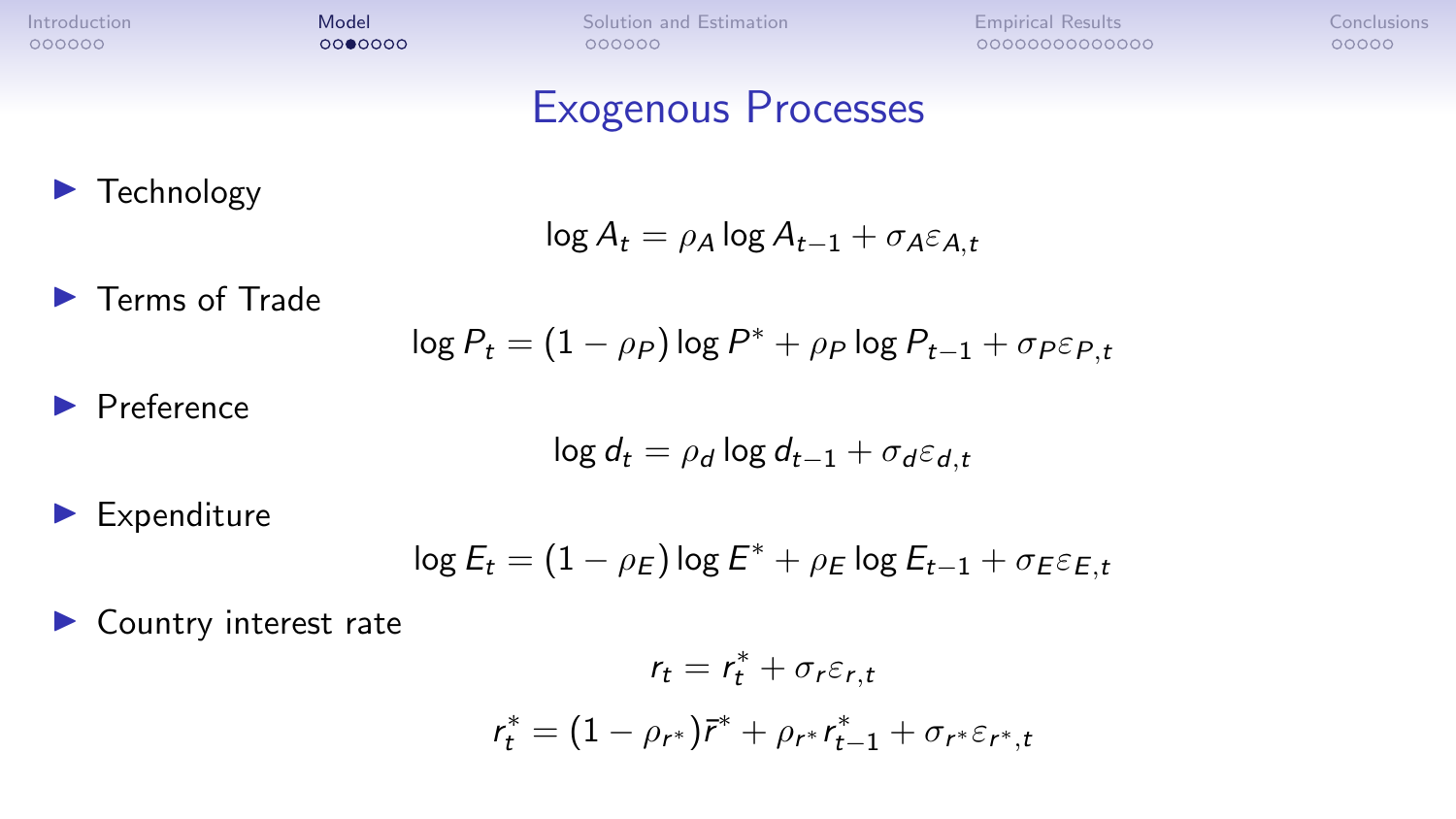$0000000$ 

[Introduction](#page-1-0) **[Model](#page-7-0) Model** [Solution and Estimation](#page-14-0) **[Empirical Results](#page-20-0) [Conclusions](#page-34-0)** Conclusions 000000

COQOOQQQQQQQQQ

00000

# Collateral Constraint

- $\blacktriangleright$  Agent faces a regime-specific constraint
- In the binding regime  $(s_t = 1)$ , borrowing is a fraction of the collateral value

$$
\frac{1}{(1+r_t)}B_t - \phi(1+r_t)(W_t H_t + P_t V_t) = -\kappa q_t K_t, \quad \text{with multiplier } \lambda_t
$$

In the non-binding regime ( $s_t = 0$ ), borrowing is unconstrained with "borrowing cushion" defined as  $\overline{a}$ 

$$
B_t^* = \frac{1}{(1+r_t)}B_t - \phi(1+r_t)(W_t H_t + P_t V_t) + \kappa q_t K_t,
$$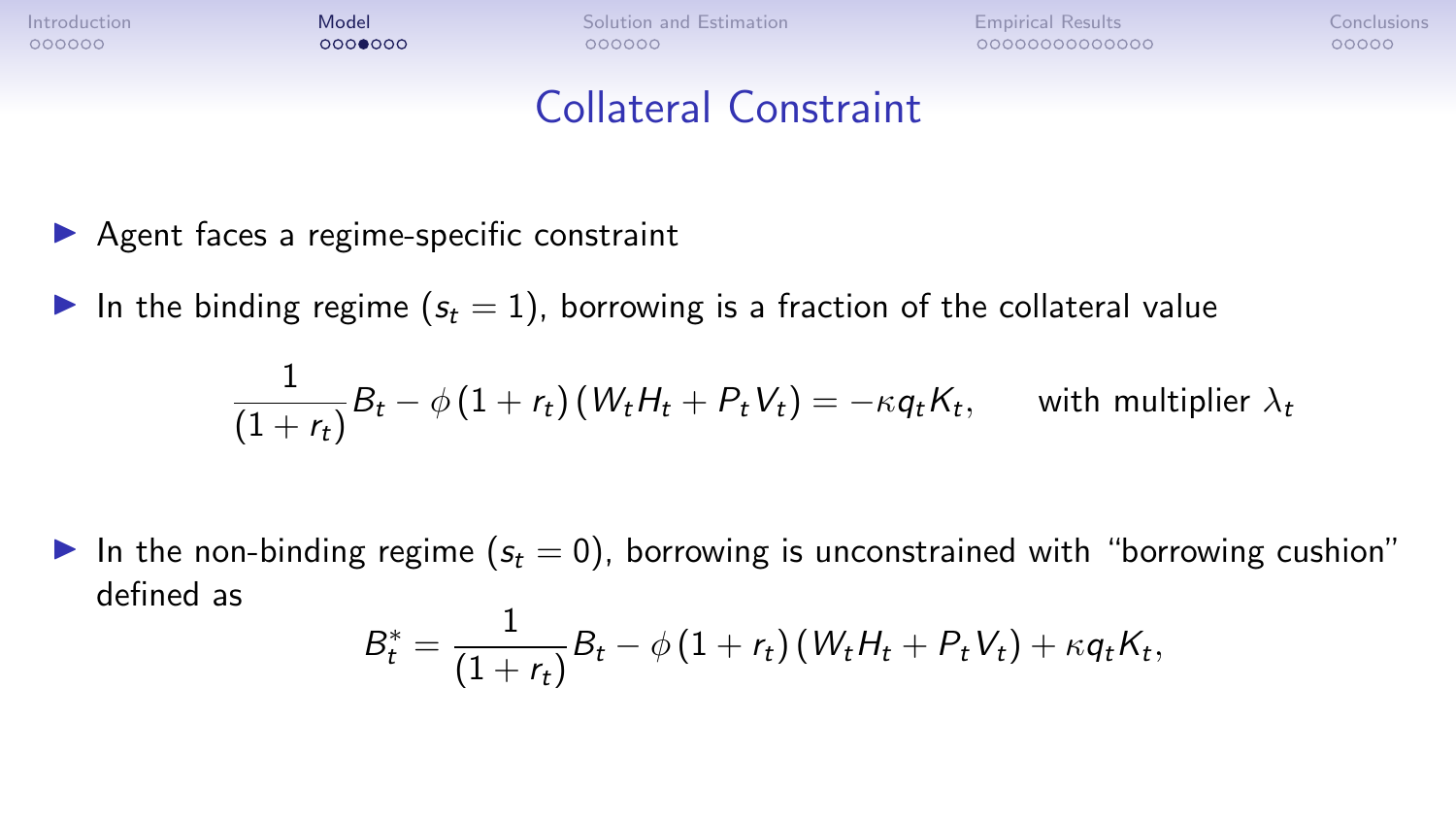[Introduction](#page-1-0) **[Model](#page-7-0) Model** [Solution and Estimation](#page-14-0) **[Empirical Results](#page-20-0) [Conclusions](#page-34-0)** Conclusions

COQOOQQQQQQQQQ

nnnnn

# Endogenous Switching

- $\triangleright$  Assume transition between regimes is logistic
- In the non-binding regime, the probability that constraint binds next period is

$$
\text{Pr}\left(s_{t+1}=1|s_{t}=0\right)=\frac{\exp\left(-\gamma_{0}B_{t}^{*}\right)}{1+\exp\left(-\gamma_{0}B_{t}^{*}\right)}
$$

In the binding regime, probability that constraint doesn't bind next period is

$$
\Pr\left(s_{t+1}=0|s_t=1\right)=\frac{\exp\left(-\gamma_1\lambda_t\right)}{1+\exp\left(-\gamma_1\lambda_t\right)}
$$

Regime in  $t$  determined before shocks at  $t$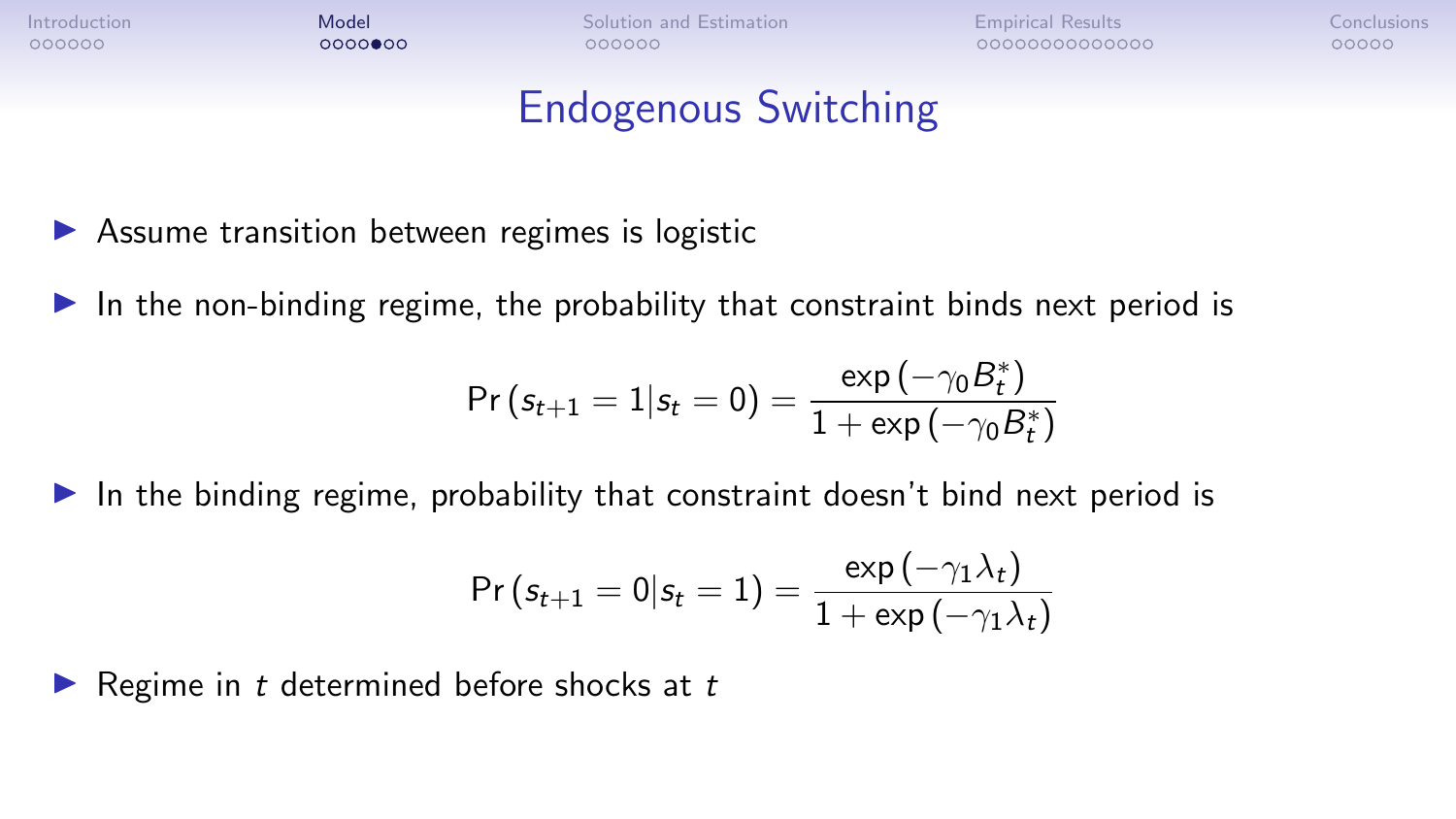# Remarks on Endogenous Switching Specification

 $\triangleright$  One: Agents in the model have rational expectations about endogenous switches

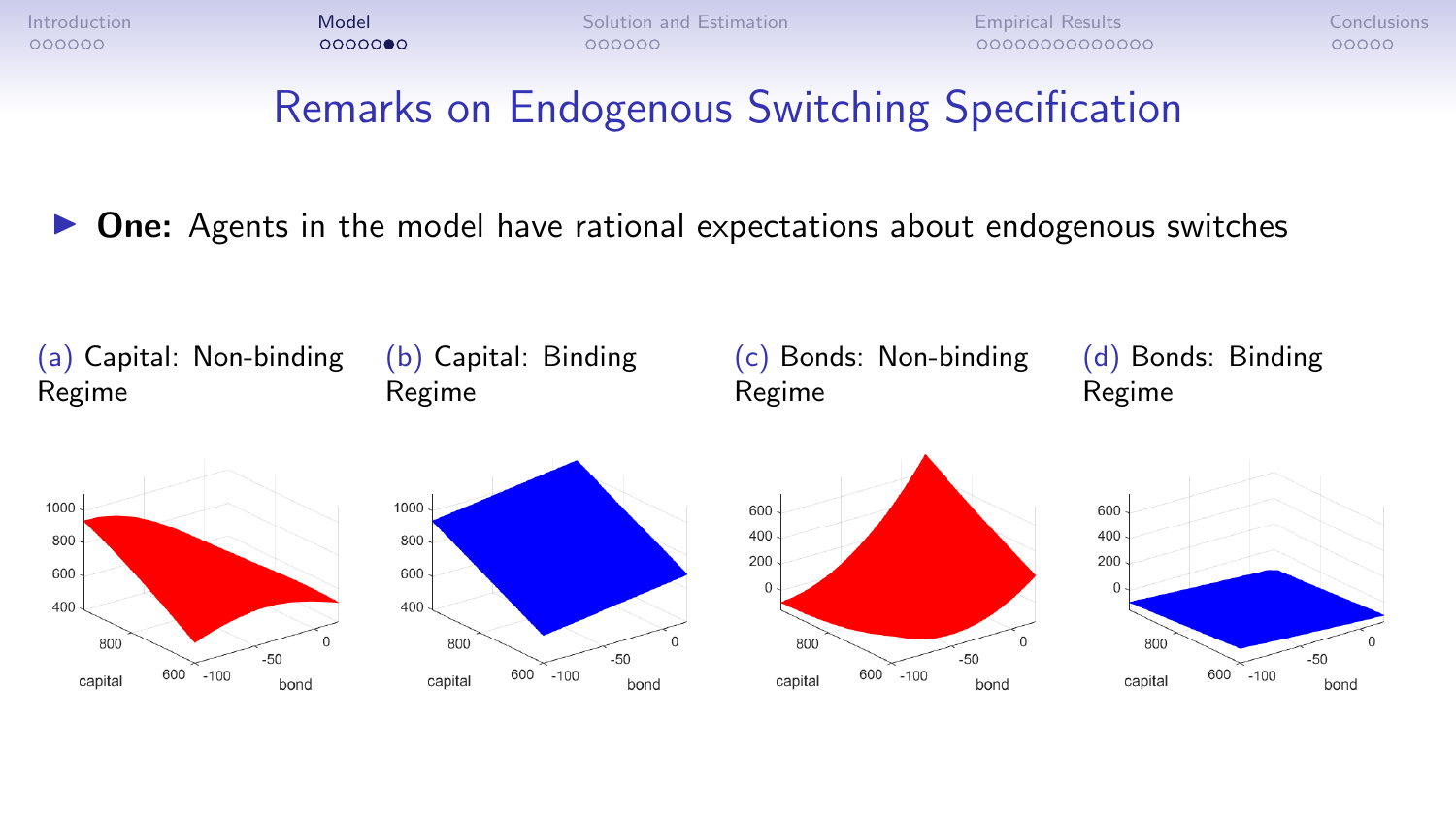# Remarks on Endogenous Switching Specification (Cont.)

Two: Both  $B_t^*$  and  $\lambda_t$  can be positive or negative, switches triggered stochastically

- Allows for both preemptive and delayed switches
- Consistent with growing body of evidence that switches occur stochastically
	- $\triangleright$  Borrowers and lenders renegotiate covenants as credit limits are approached, rather than triggering them as financial stress arises (Chodorow-Reich and Falato, 2017; Greenwald, 2019)
	- $\triangleright$  The likelihood of a financial crisis increases with leverage, but high leverage does not necessarily lead to a financial crisis (Jorda et al., 2013)
- **In Three:** Nests a specification where the logistic becomes a step-like function
- $\triangleright$  Four: As is common in the extant literature, specification is not derives as outcome of an optimal contract, but could be derived from variation of costly state verification (e.g., Martin, 2008) or from heterogeneous agent environment (e.g., Fernandez-Villaverde et. al. 2020)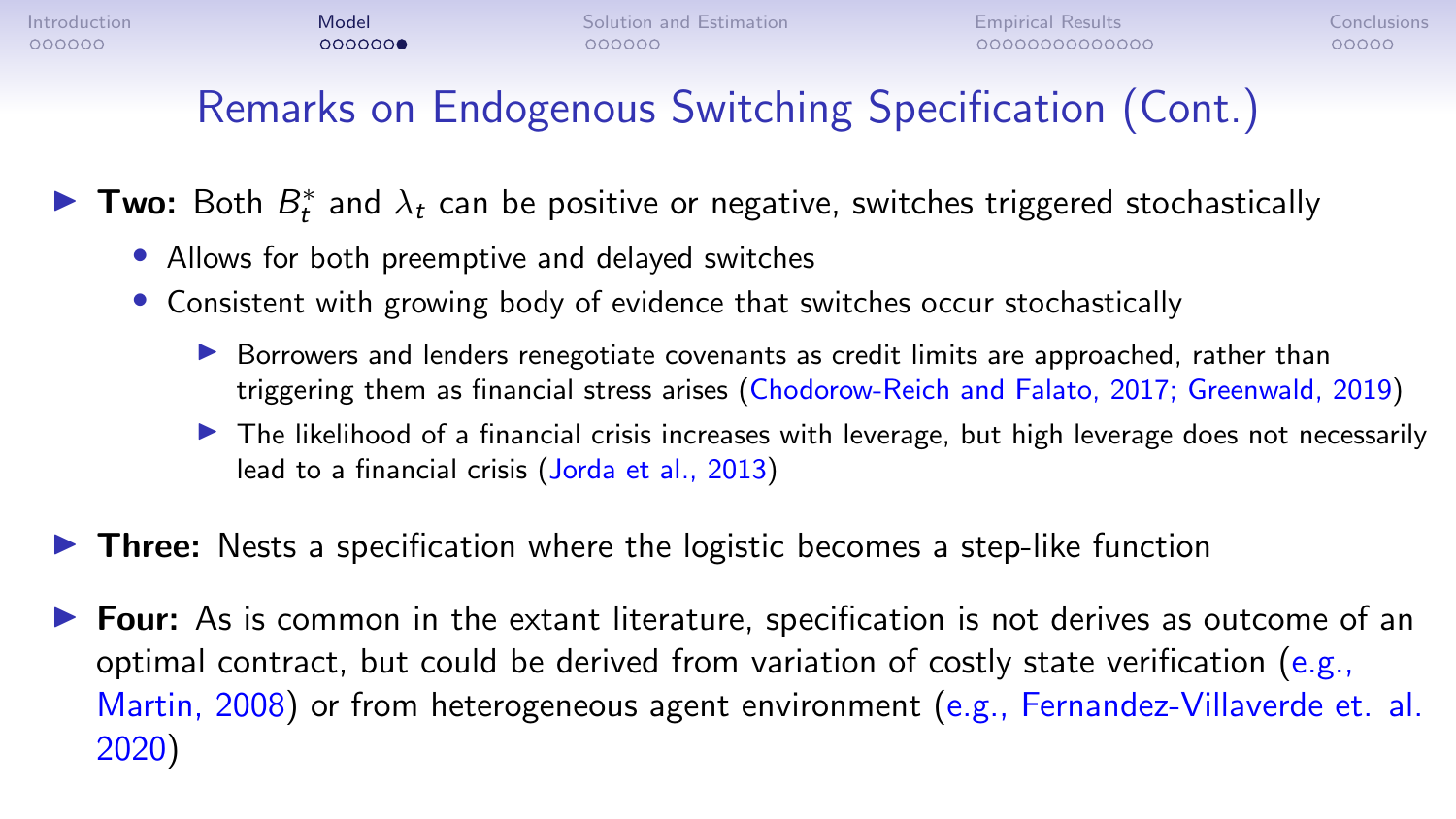0000000

<span id="page-14-0"></span>[Introduction](#page-1-0) **[Model](#page-7-0) Model [Solution and Estimation](#page-14-0) Accompany** [Empirical Results](#page-20-0) [Conclusions](#page-34-0) Conclusions

00000000000000

nnnnn

### Solution Method

- $\blacktriangleright$  Full set of structural equations (23 equilibrium conditions)
	- First-order conditions, resource constraints, prices
	- Exogenous processes
- $\triangleright$  Use *regime-switching slackness condition* to map regimes into traditional parameter switching
- $\triangleright$  Compute an approximate solution suitable for likelihood-based estimation building on the perturbation method of Foerster et. al. (2016)
- $\triangleright$  Single approximation point, which is the ergodic mean of the regimes
	- Between steady states of "binding" and "non-binding" regimes
	- Depends on relative frequency of regimes, which is itself endogenous
	- A fixed-point problem that can be solved with an iterative procedure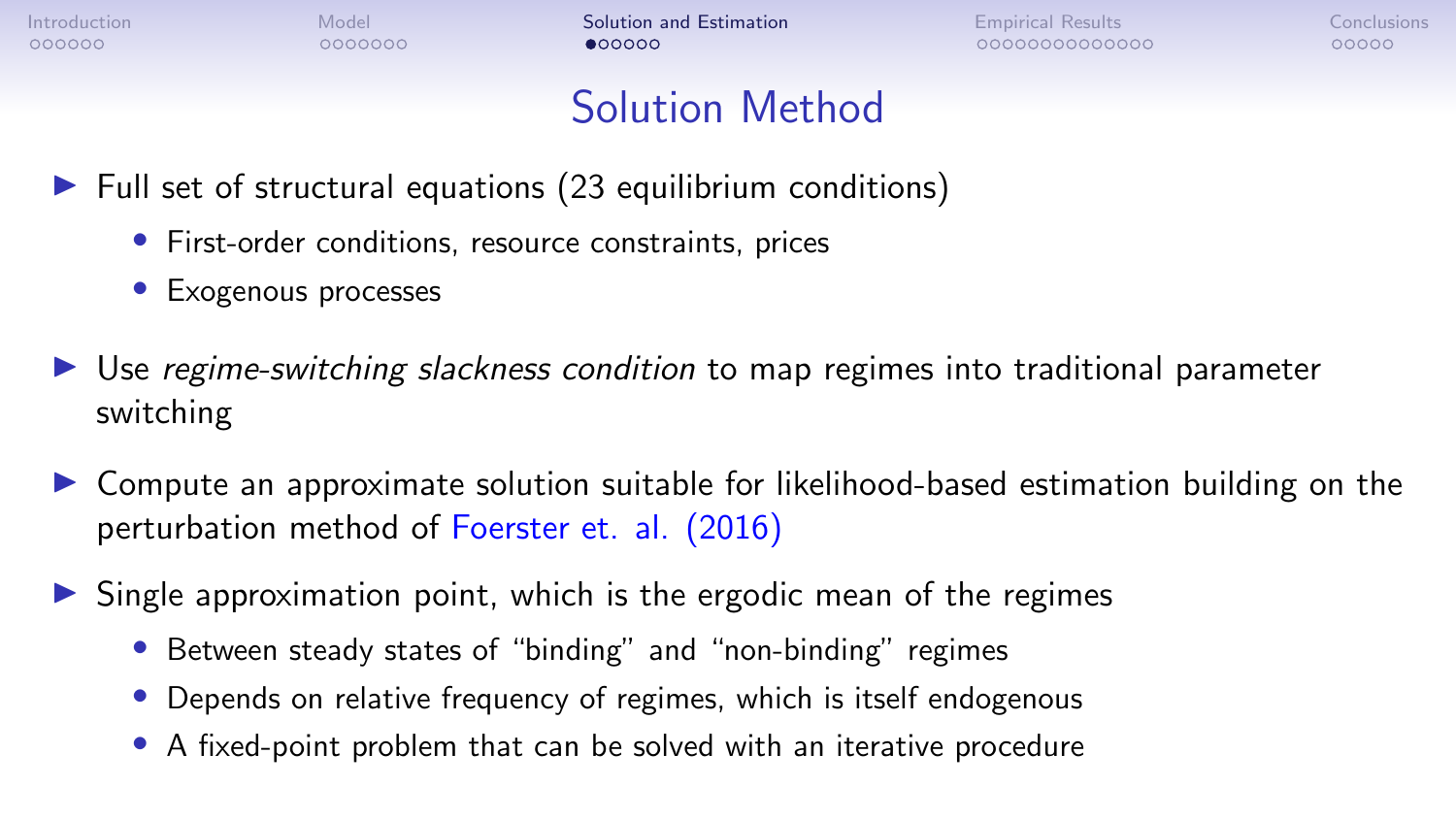0000000

[Introduction](#page-1-0) **[Model](#page-7-0) Model [Solution and Estimation](#page-14-0) Accompany** [Empirical Results](#page-20-0) [Conclusions](#page-34-0) Conclusions

COQOOQQQQQQQQQ

nnnnn

# Regime Switching Slackness Condition

- Introduce the regime-switching parameters  $\varphi(s_t) = \nu(s_t) = s_t$ , where
	- $\varphi(s_t)$  is a parameter that affects the level of the economy
	- $\nu(s_t)$  is a parameter that affects the dynamics of the economy

$$
\varphi\left(s_{t}\right)\mathbf{\boldsymbol{\beta}}^{*}_{ss}+\nu\left(s_{t}\right)\left(\mathbf{\boldsymbol{\beta}}^{*}_{t}-\mathbf{\boldsymbol{\beta}}^{*}_{ss}\right)=\left(1-\varphi\left(s_{t}\right)\right)\lambda_{ss}+\left(1-\nu\left(s_{t}\right)\right)\left(\lambda_{t}-\lambda_{ss}\right)
$$

 $\triangleright$  This formulation is continuously differentiable and implies that

$$
s_t = 0 = \varphi(0) = \nu(0) \Rightarrow \lambda_t = 0
$$

$$
s_t = 1 = \varphi(1) = \nu(1) \Rightarrow B_t^* = 0
$$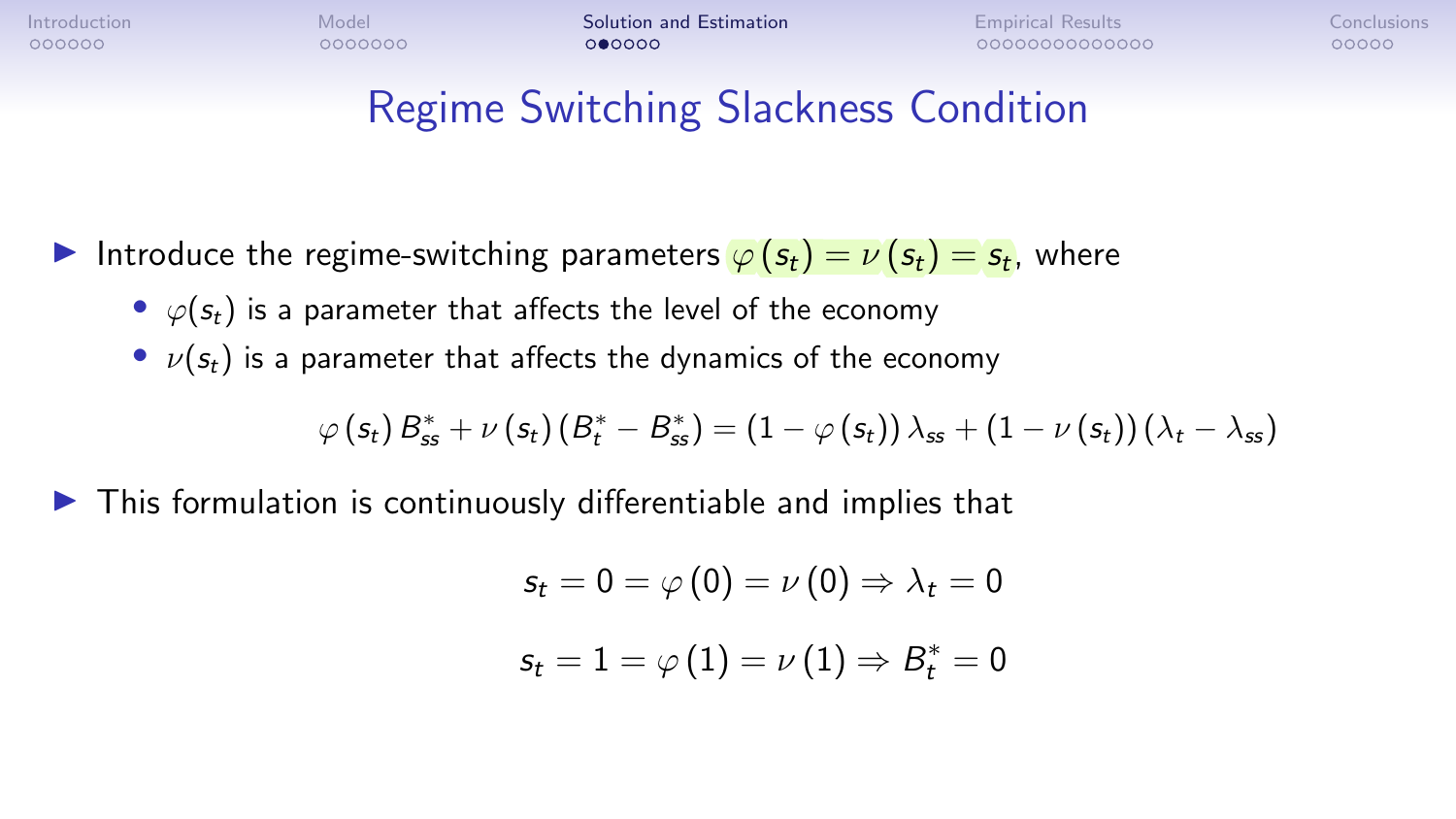000000

[Introduction](#page-1-0) **[Model](#page-7-0) Model [Solution and Estimation](#page-14-0) Accompany** [Empirical Results](#page-20-0) [Conclusions](#page-34-0) Conclusions  $000000$ 

00000000000000

nnnnn

# Properties of the Solution Method

- **Proposition** (Irrelevance of Endogenous Switching in a First-Order Approximation): The first-order solution of the model is identical to the first-order solution of an exogenous regime-switching model.
- $\blacktriangleright$  This means that impact of endogenous switching on decision rules (precautionary behavior) requires at least second-order approximation
- $\triangleright$  Solution is fast, scalable, applicable to a general class of models, and accurate
	- We compare a stripped down version of the model with Mendoza and Villalvazo (2020)
	- Similar moments and dynamics in 1 second rather than 810
	- Euler equation errors in line with other perturbation approaches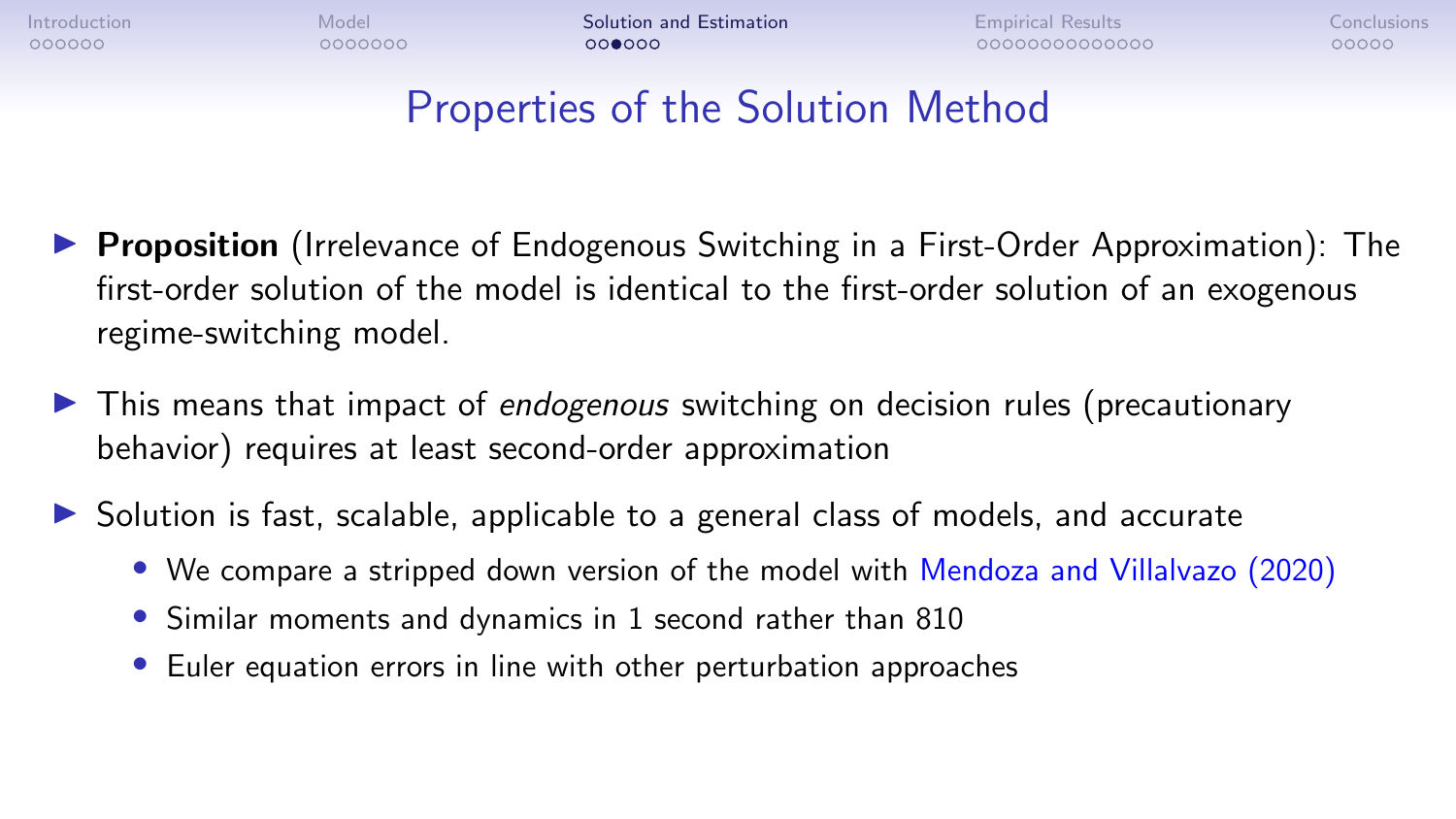[Introduction](#page-1-0) **[Model](#page-7-0) Model [Solution and Estimation](#page-14-0) Accompany** [Empirical Results](#page-20-0) [Conclusions](#page-34-0) Conclusions

00000

# Accuracy and Computing Time

| Euler Equation Errors ( $log_{10}$ units) | <b>FiPIt</b> | End. Switch. |
|-------------------------------------------|--------------|--------------|
| Bond - Mean                               | $-6.27$      | $-2.92$      |
| Bond - Max                                | $-1.56$      | $-1.61$      |
| Capital - Mean                            | $-7.04$      | $-3.61$      |
| Capital - Max                             | $-6.68$      | $-2.41$      |
| Computing Time (seconds)                  | 810          | 1.00         |

FiPIt: Mendoza and Villalvazo (2020) solution of Mendoza (2010). End. Switch.: BFOR endogenous switching model. Both solutions yield moments and ergodic distributions very close to Mendoza (2010), but BFOR is closer to the data.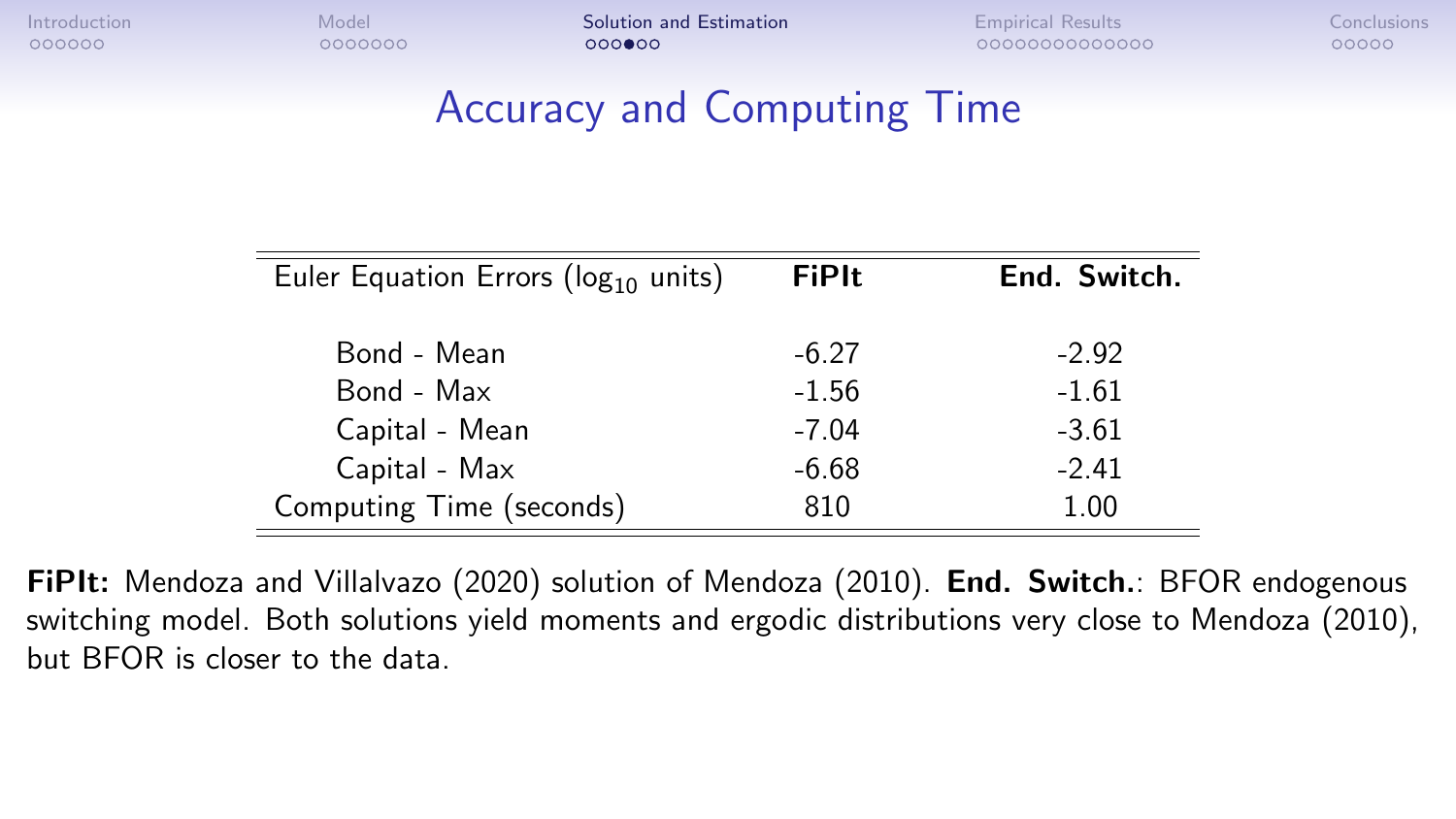0000000

[Introduction](#page-1-0) **[Model](#page-7-0) Model [Solution and Estimation](#page-14-0) Accompany** [Empirical Results](#page-20-0) [Conclusions](#page-34-0) Conclusions  $000000$ 

00000000000000

nnnnn

# Estimating the Nonlinear Model

 $\triangleright$  Three challenges: multiple regimes, second-order, endogenous transition.

- Bianchi (2013) solves the first challenge.
- $\triangleright$  We use unscented Kalman Filter (UKF) with sigma points to evaluate the likelihood function (Binning and Maih, 2015) to solve the second and third challenges.
- Bayesian estimation with standard MCMC methods.
- $\triangleright$  We calibrate parameters that can be pin down from the first moments of the data and estimate critical ones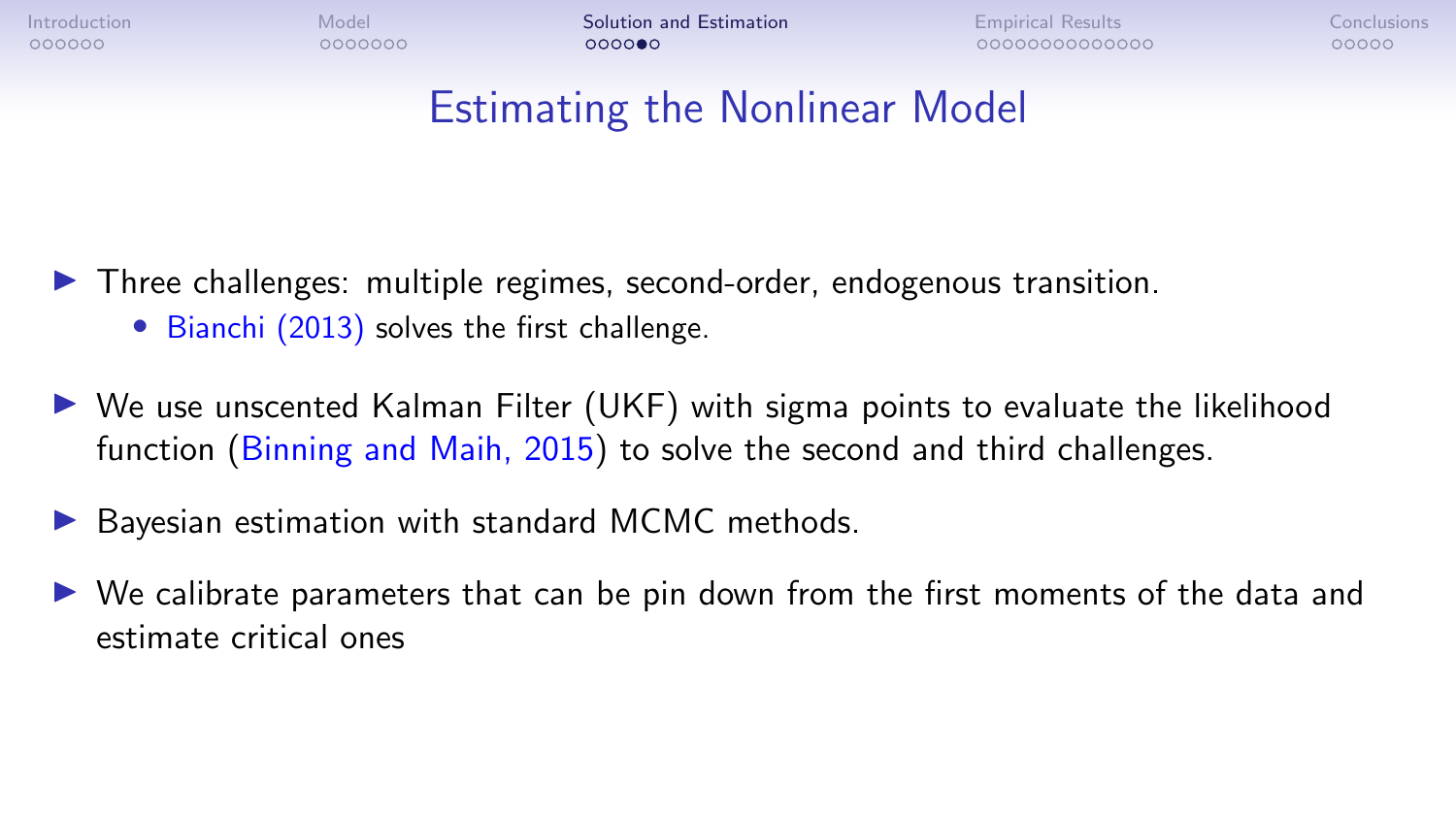[Introduction](#page-1-0) **[Model](#page-7-0) Model [Solution and Estimation](#page-14-0) Accompany** [Empirical Results](#page-20-0) [Conclusions](#page-34-0) Conclusions

COQOOQQQQQQQQQ

nnnnn

# Data for Estimation

- $\triangleright$  Data for Mexico from 1981:Q1 to 2016:Q4
- **Observables** 
	- GDP growth
	- Consumption growth
	- Investment growth
	- Country interest rate constructed as in Uribe and Yue (2006)
	- Current account to GDP ratio
	- Import prices

I Measurement errors restricted to 5% of the variance of each observable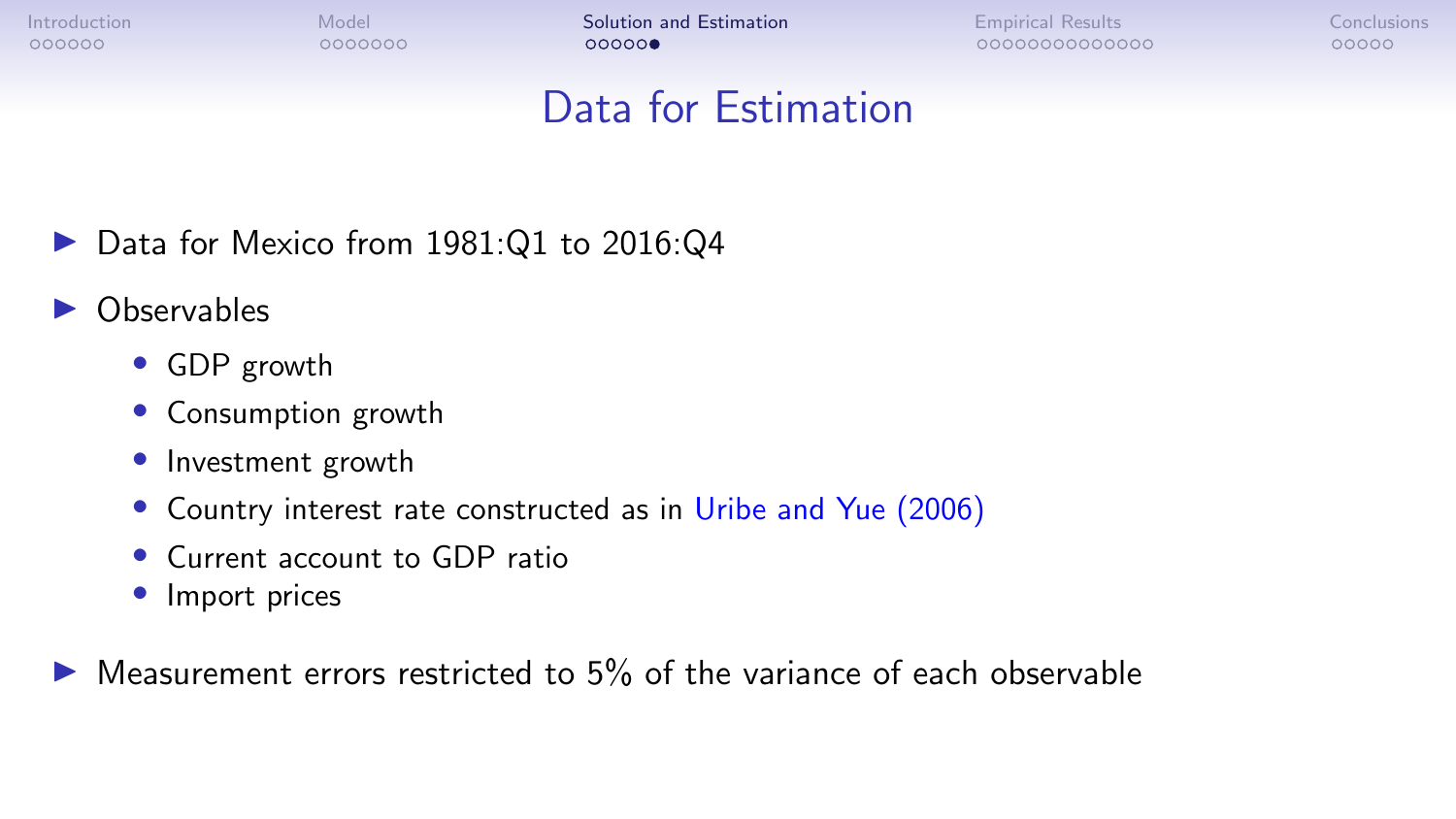<span id="page-20-0"></span>

# Estimation Results: Parameters of Interest

| Par.                | Description                 | Prior           | Posterior |        |        |        |
|---------------------|-----------------------------|-----------------|-----------|--------|--------|--------|
|                     |                             |                 | Mode      | 5%     | 50%    | 95%    |
| $\mathbf{L}$        | Capital Adj.                | N(10,5)         | 12.70     | 12.65  | 12.70  | 12.72  |
| $\phi$              | <b>Working Cap.</b>         | U(0,1)          | 0.71      | 0.710  | 0.720  | 0.721  |
| $r^*$               | Mean Int. Rate              | N(0.0177, 0.01) | 0.017     | 0.012  | 0.017  | 0.022  |
| $\kappa$            | Leverage                    | U(0,1)          | 0.17      | 0.16   | 0.17   | 0.20   |
| $\rho_{\mathsf{a}}$ | Autocor. TFP                | B(0.6, 0.2)     | 0.9796    | 0.9653 | 0.9793 | 0.9881 |
| $\rho_e$            | Autocor. Exp                | B(0.6, 0.2)     | 0.9111    | 0.9066 | 0.9132 | 0.9237 |
| $\rho_{\textit{p}}$ | Autocor. Imp Price          | B(0.6, 0.2)     | 0.9711    | 0.9609 | 0.9754 | 0.9549 |
| $\rho_d$            | Autocor. Pref.              | B(0.6, 0.2)     | 0.9810    | 0.9753 | 0.9810 | 0.9843 |
| $\rho_{r^*}$        | Autocor. Persist. Int. Rate | B(0.6, 0.2)     | 0.8929    | 0.8782 | 0.8896 | 0.8995 |
| $\sigma_a$          | SD TFP                      | IG(0.01, 0.01)  | 0.008     | 0.007  | 0.008  | 0.010  |
| $\sigma_e$          | SD Exp.                     | IG(0.1, 0.1)    | 0.18      | 0.17   | 0.18   | 0.19   |
| $\sigma_{p}$        | SD Imp. Price               | IG(0.1, 0.1)    | 0.05      | 0.04   | 0.05   | 0.053  |
| $\sigma_d$          | SD Pref.                    | IG(0.1, 0.1)    | 0.11      | 0.10   | 0.11   | 0.12   |
| $\sigma_r$          | SD Trans. Int. Rate         | IG(0.01, 0.01)  | 0.003     | 0.001  | 0.003  | 0.004  |
| $\sigma_{r^*}$      | SD, Persist Int. Rate       | IG(0.01, 0.01)  | 0.005     | 0.004  | 0.005  | 0.006  |
| $\gamma_0$          | Logistic, Enter Binding     | U(0, 150)       | 13.55     | 10.90  | 13.71  | 18.01  |
| $\gamma_1$          | Logistic, Exit Binding      | U(0, 150)       | 17.80     | 15.78  | 17.80  | 19.81  |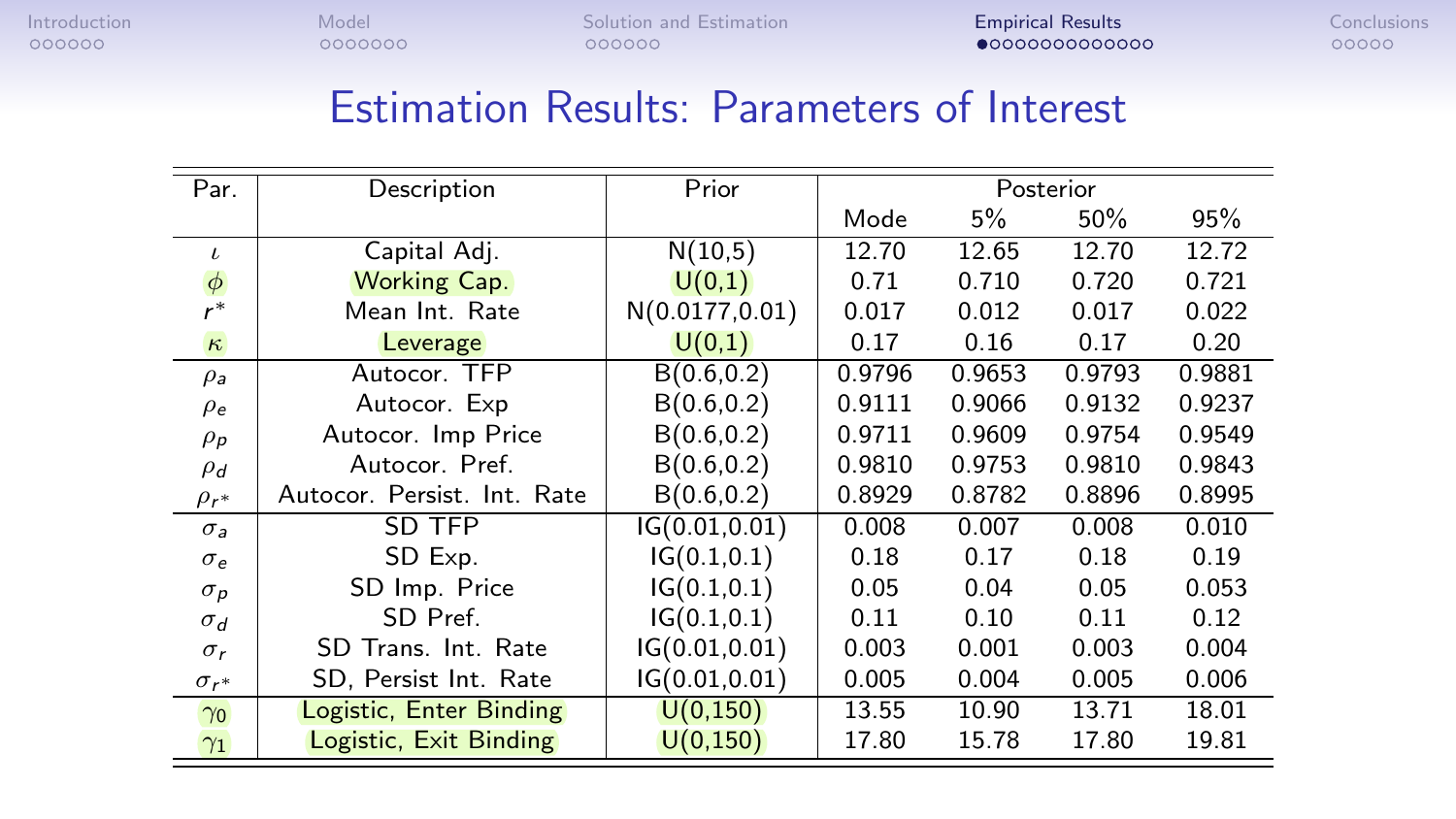Estimated Logistic Functions and Their Endogenous Drivers

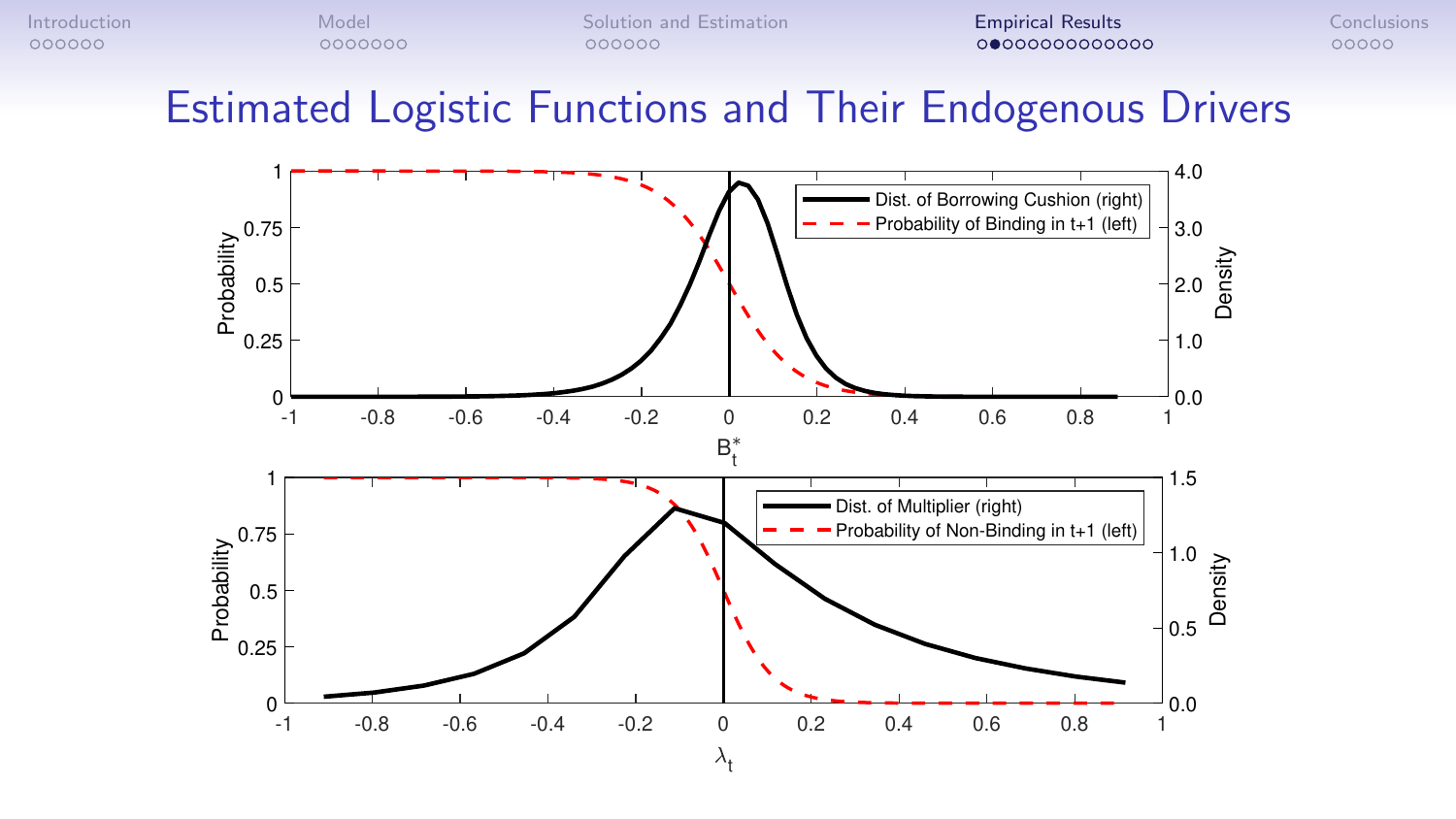Model Fits Mexican Cycles and Crises Well without Large Shocks

Figure: Fitted Output Growth

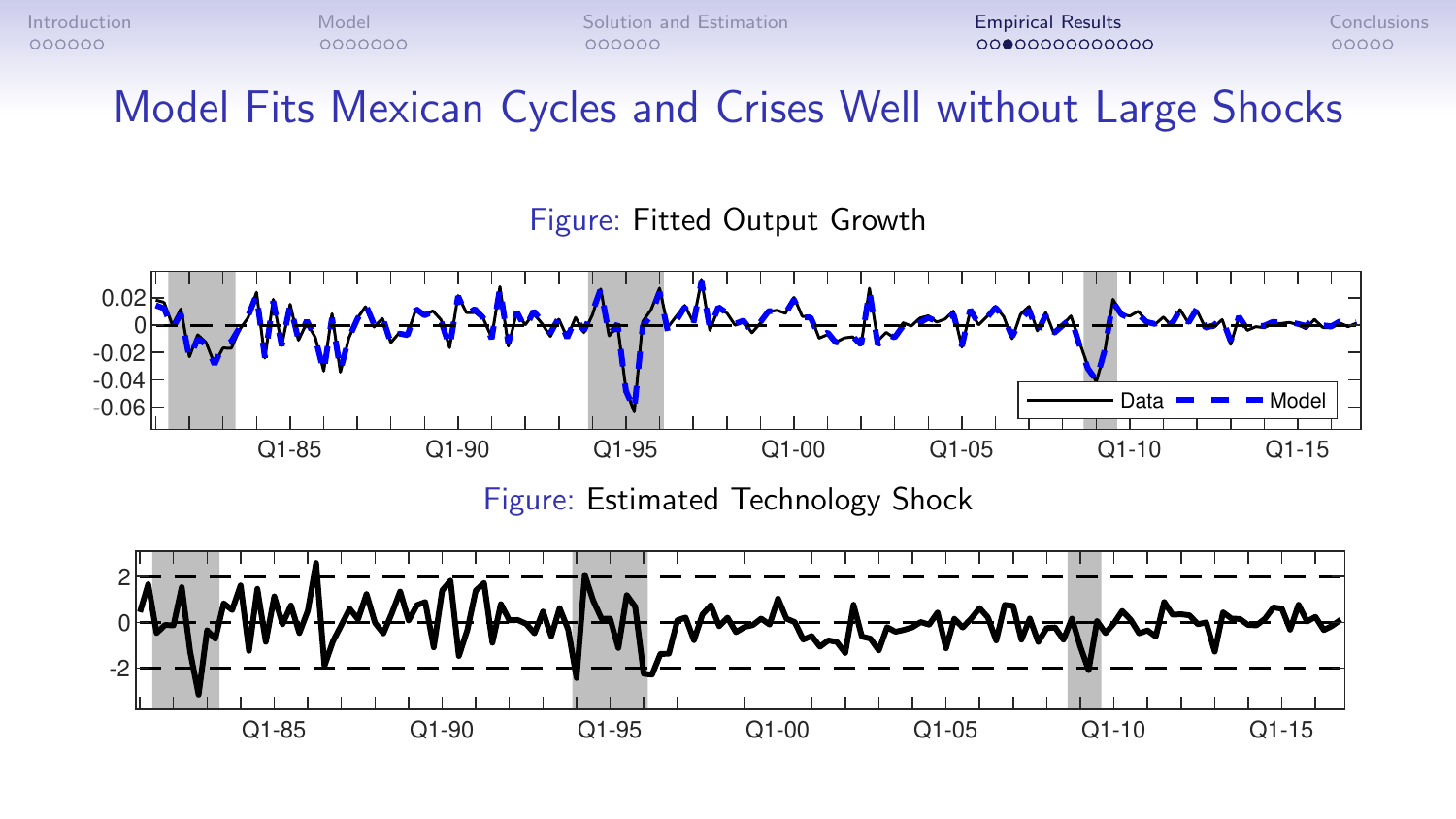

# **Histograms**

#### Figure: TFP Shock



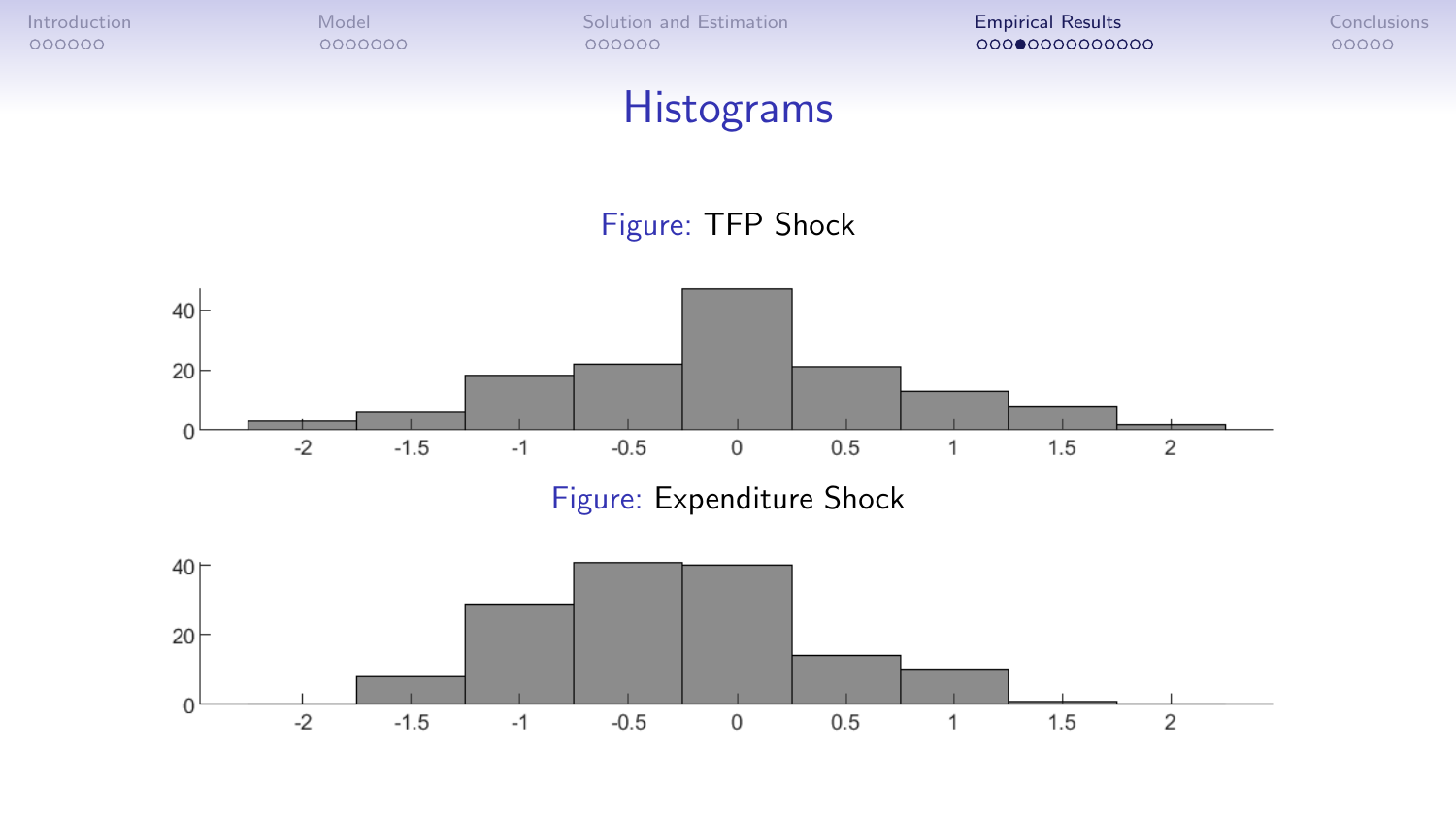# Second Moments of Model In Line with Data

|                               | Relative Std. Dev. |       |         | Correlations |
|-------------------------------|--------------------|-------|---------|--------------|
| Data Series                   | Data               | Model | Data    | Model        |
| Output Growth                 | 1.00               | 1.00  | 1.00    | 1.00         |
| Consumption Growth            | 1.25               | 1.92  | 0.73    | 0.98         |
| Investment Growth             | 5.37               | 5.75  | 0.53    | 0.90         |
| Trade Balance to Output Ratio | 1.24               | 0.80  | $-0.20$ | $-0.21$      |
| Country Interest Rate         | 1.36               | 0.15  | $-0.11$ | $-0.03$      |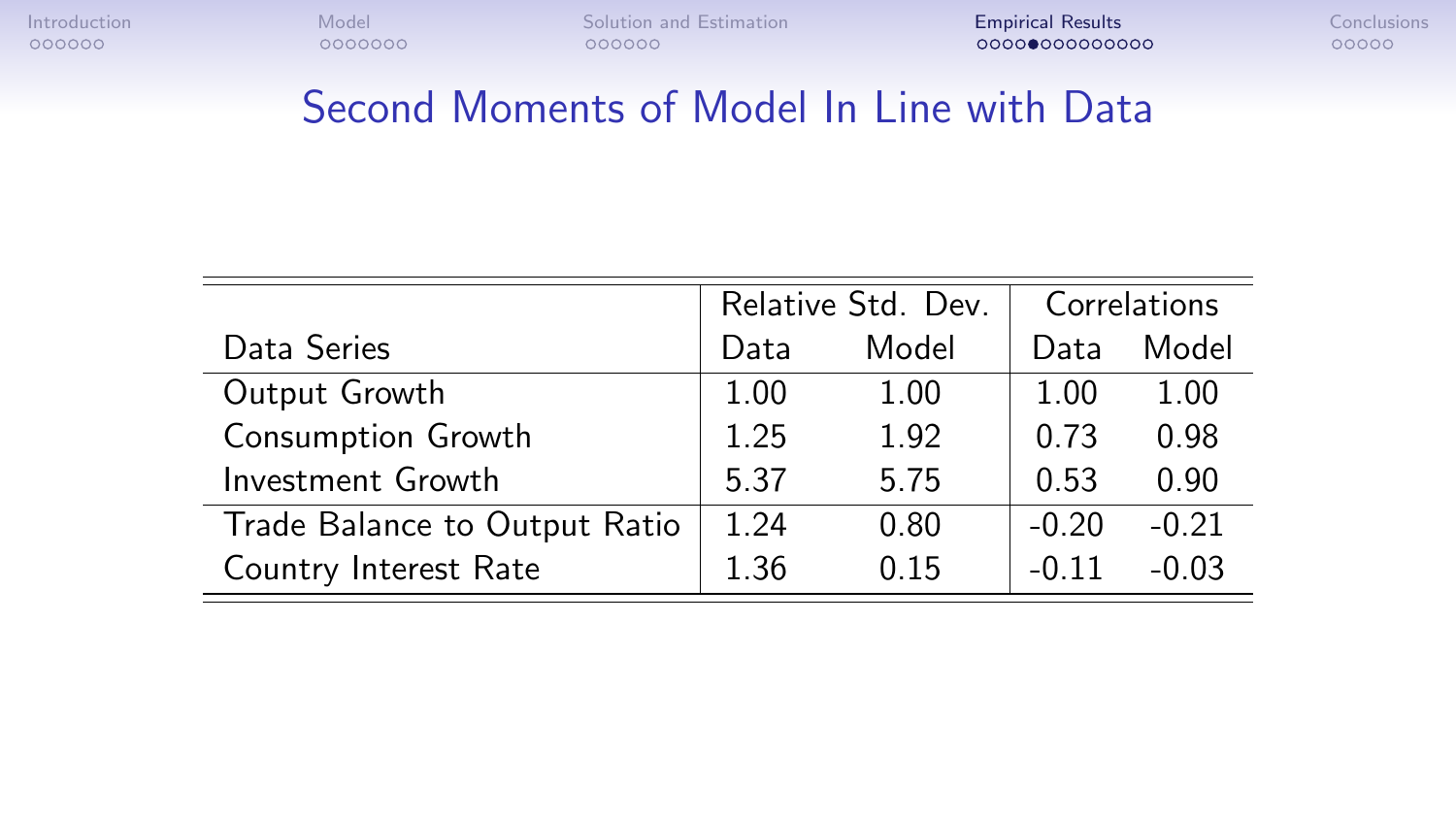Variance Decomposition: Different Shocks Drive Real/Financial Variables

|                       |      |         | Import |       | Temp.     | Pers.     |
|-----------------------|------|---------|--------|-------|-----------|-----------|
| Variables /<br>Shocks | TFP  | Expend. | Prices | Pref. | Int. Rate | Int. Rate |
| Output                | 33.2 | 17.2    | 15.7   | 25.4  | 2.5       | 6.0       |
| Consumption           | 30.3 | 23.4    | 14.3   | 20.6  | 3.8       | 7.6       |
| Investment            | 19.2 | 29.8    | 10.3   | 25.6  | 4.6       | 10.5      |
| Trade Bal/Output      | 9.5  | 35.2    | 8.8    | 17.2  | 9.2       | 20.1      |
| Interest Rate         | 0.0  | 0.0     | 0.0    | 0.0   | 21.1      | 78.9      |
| Borrowing Cush.       | 10.6 | 32.3    | 9.9    | 21.3  | 9.9       | 16.0      |
| Debt/Output           | 15.2 | 25.5    | 7.6    | 40.9  | 1.4       | 9.5       |
| Multiplier            | 9.5  | 40.5    | 9.5    | 18.1  | 9.6       | 12.8      |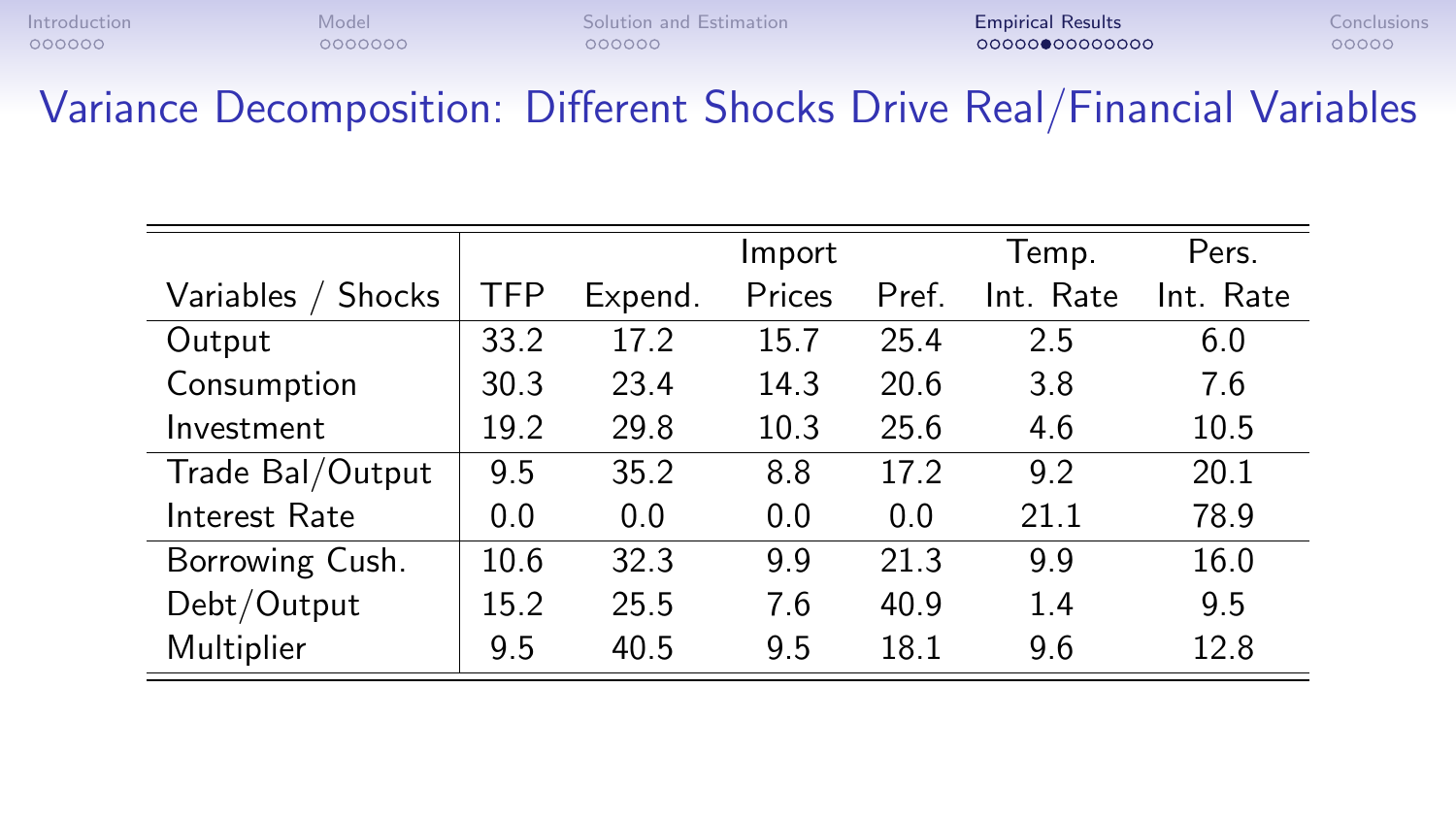

Model Identifies Sudden Stops in Line with Mexico's History of Crises



- $\triangleright$  Crisis episodes defined as consecutive periods in which the smoothed probability of binding regime (solid black line) is larger than 90%
- $\triangleright$  Crisis episodes (dashed vertical lines): Debt crisis 8 quarters; Tequila crisis 9 quarters; GFC 4 quarters
- **In** Narrative Crisis Tally Index of Reinhart and Rogoff  $(2009)$  (grey bars): historical crisis episodes much more persistent than traditional model-based episodes (red bars)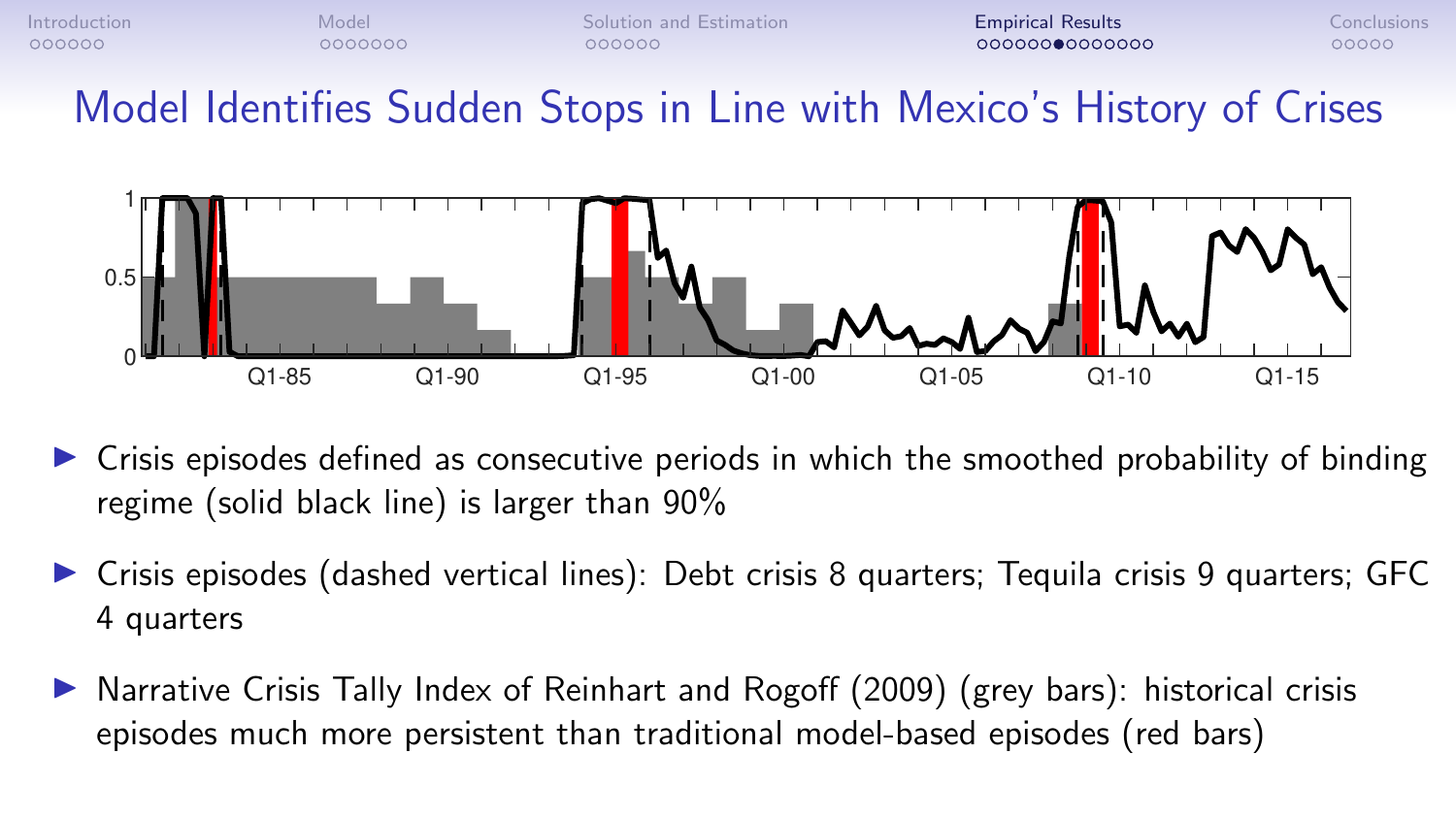### Model Does Not Mistake Recessions for Crises



- $\triangleright$  OECD recession dates in light grey
- $\triangleright$  Recessions are not necessarily accompanied by binding borrowing constraint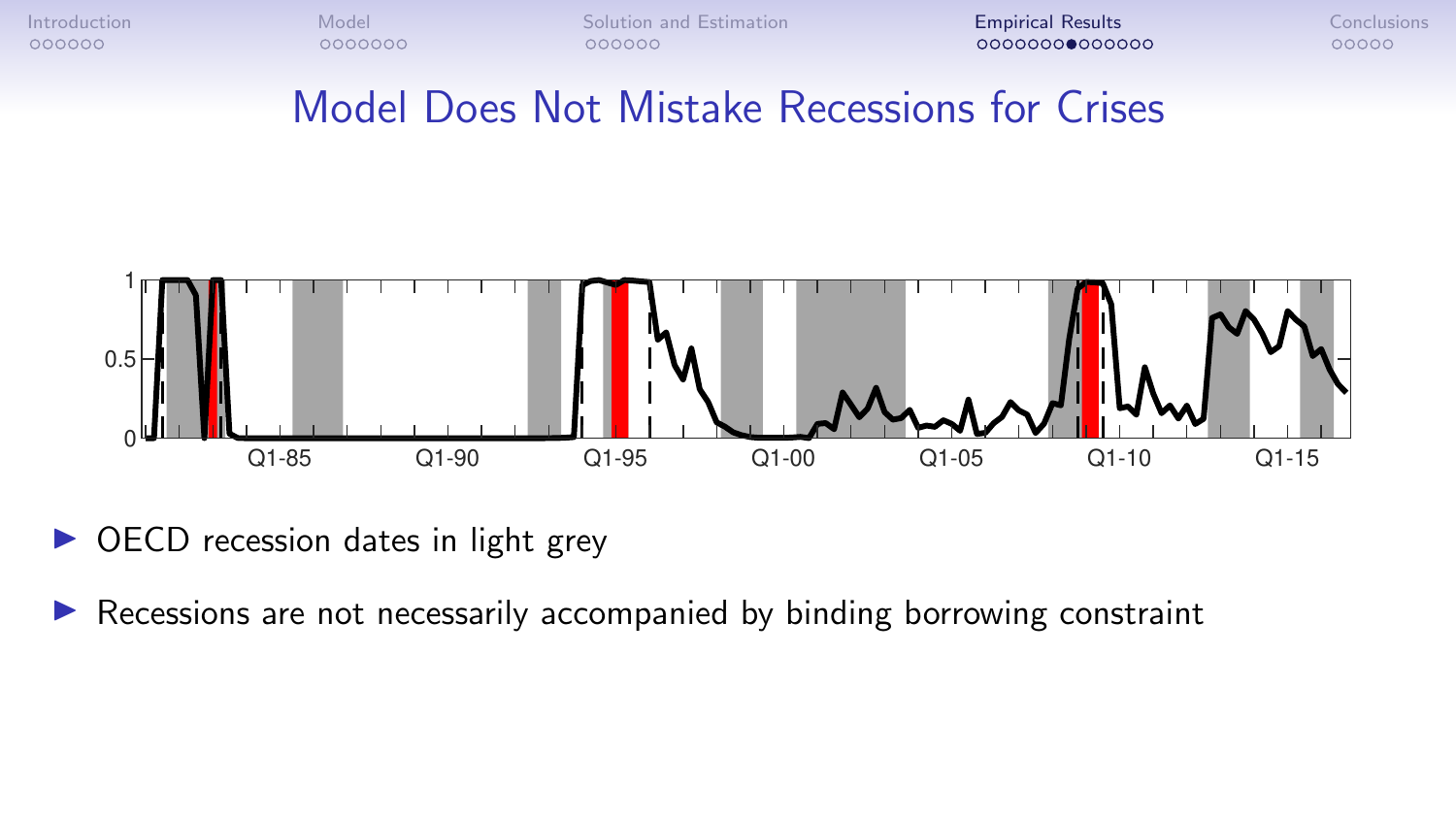# Every Crisis Is Different

|            |        | lmp.   |        | Trans   | Persist          |
|------------|--------|--------|--------|---------|------------------|
| <b>TFP</b> | Exp.   | Prices | Pref   | Int Rt. | Int Rt.          |
|            |        |        |        |         |                  |
| 0.4        | 0.4    | 0.7    | $-3.2$ | 0.9     | 0.8              |
| 0.4        | 5.3    | $-2.0$ | $-2.8$ | 0.0     | $-0.8$           |
| 0.8        | 1.0    | $-0.6$ | 0.2    | $-0.7$  | $-0.7$           |
|            |        |        |        |         |                  |
| $-0.1$     | $-1.0$ | 0.4    | 0.7    | 0.1     | $-0.1$           |
| $-2.2$     | $-0.7$ | 0.5    | 1.3    | 0.2     | 0.9              |
| $-0.1$     | $-0.2$ | 0.2    | 1.1    | $-0.6$  | $-0.4$           |
|            |        |        |        |         |                  |
| $-0.7$     | 2.1    | $-0.7$ | $-0.2$ | $-0.7$  | 0.2 <sub>0</sub> |
| 0.2        | $-1.2$ | 0.3    | 0.5    | 0.2     | 0.0              |
| $-0.4$     | $-1.1$ | 0.4    | 0.8    | 0.1     | 0.1              |
|            |        |        |        |         |                  |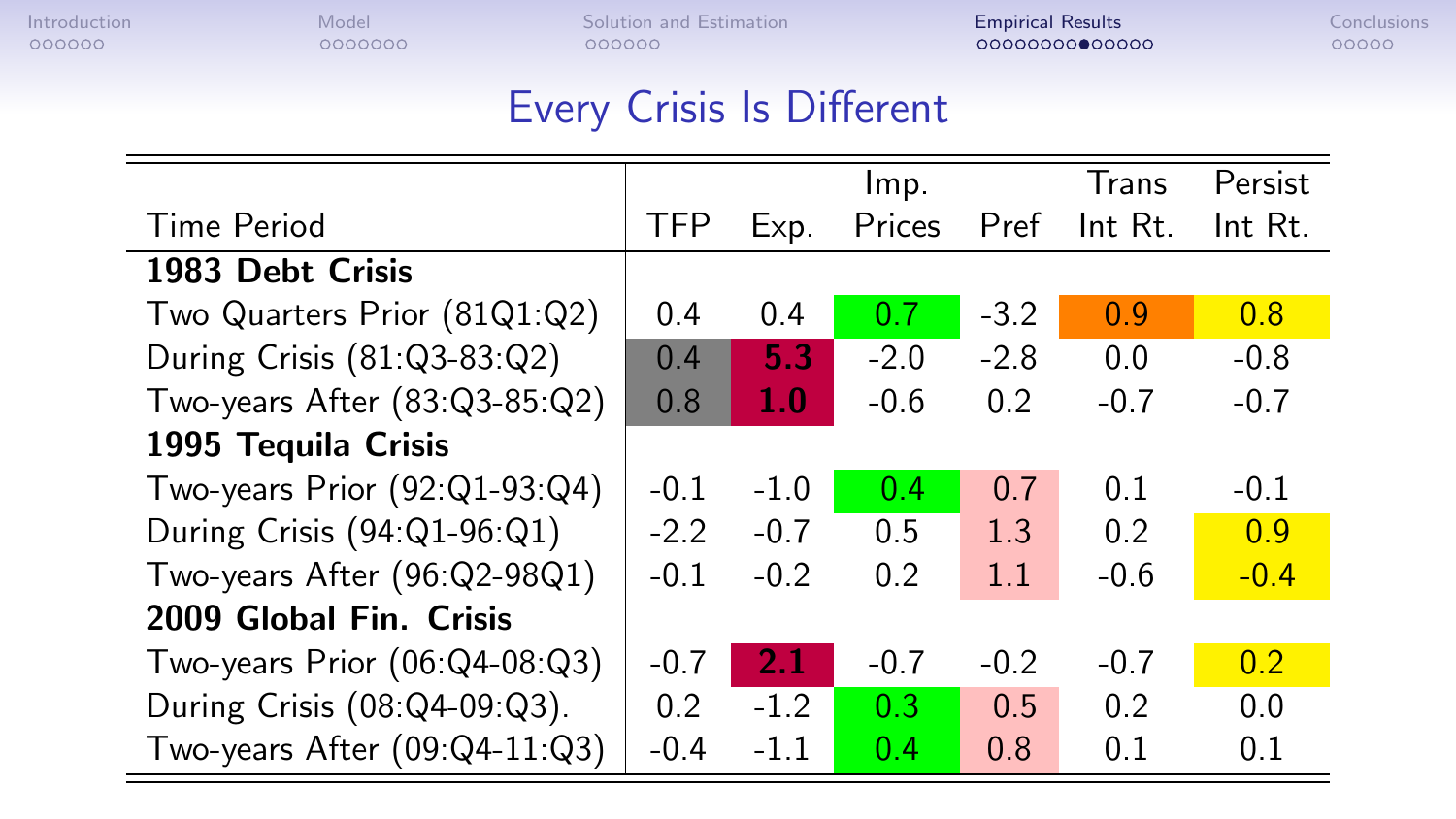Estimated Relative Importance of Shocks in Mexico's Crises

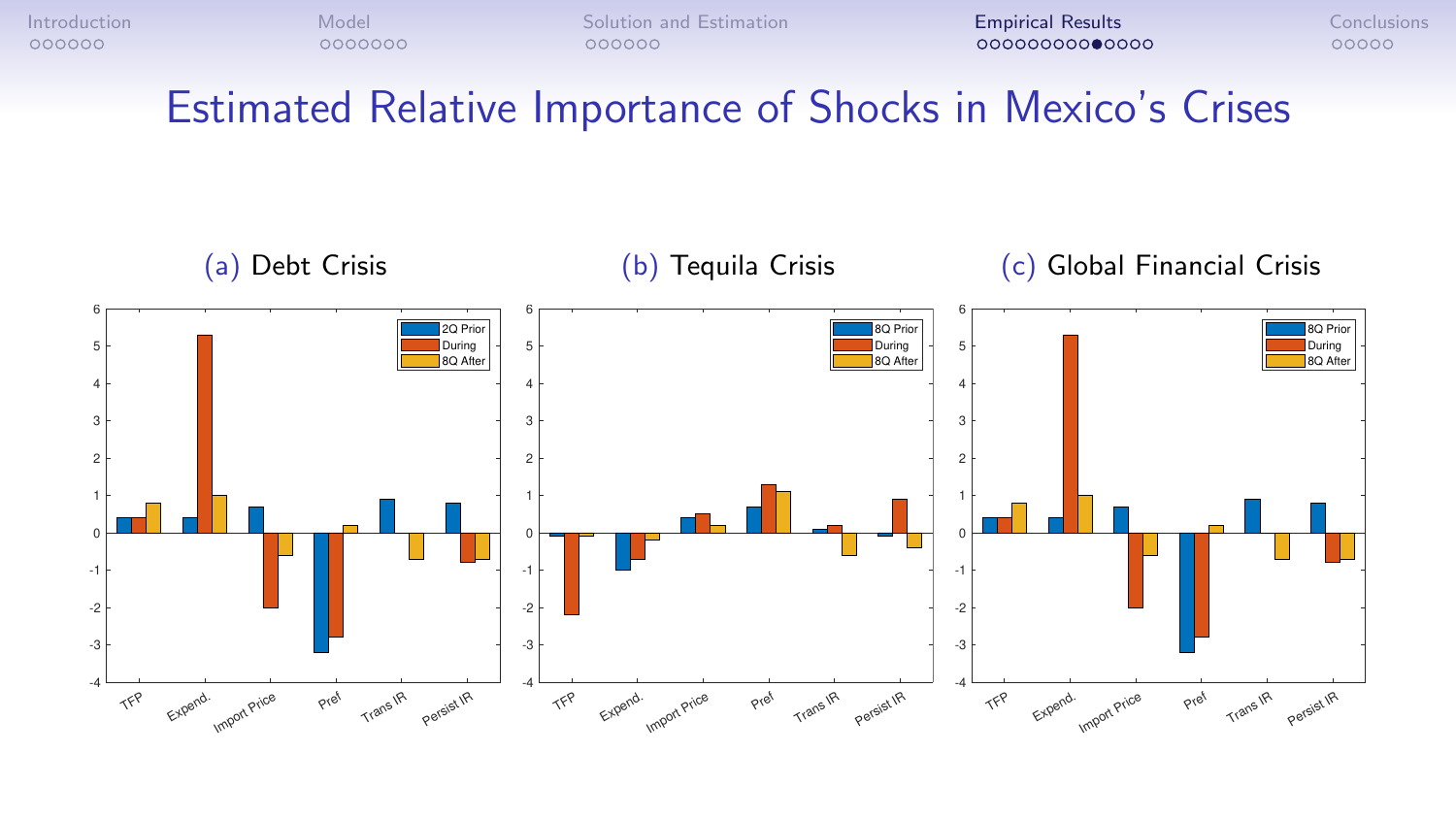# Model Generates Long-lasting Crises as Rare Events

(a) Crisis Episodes of at least Four Consecutive Quarters

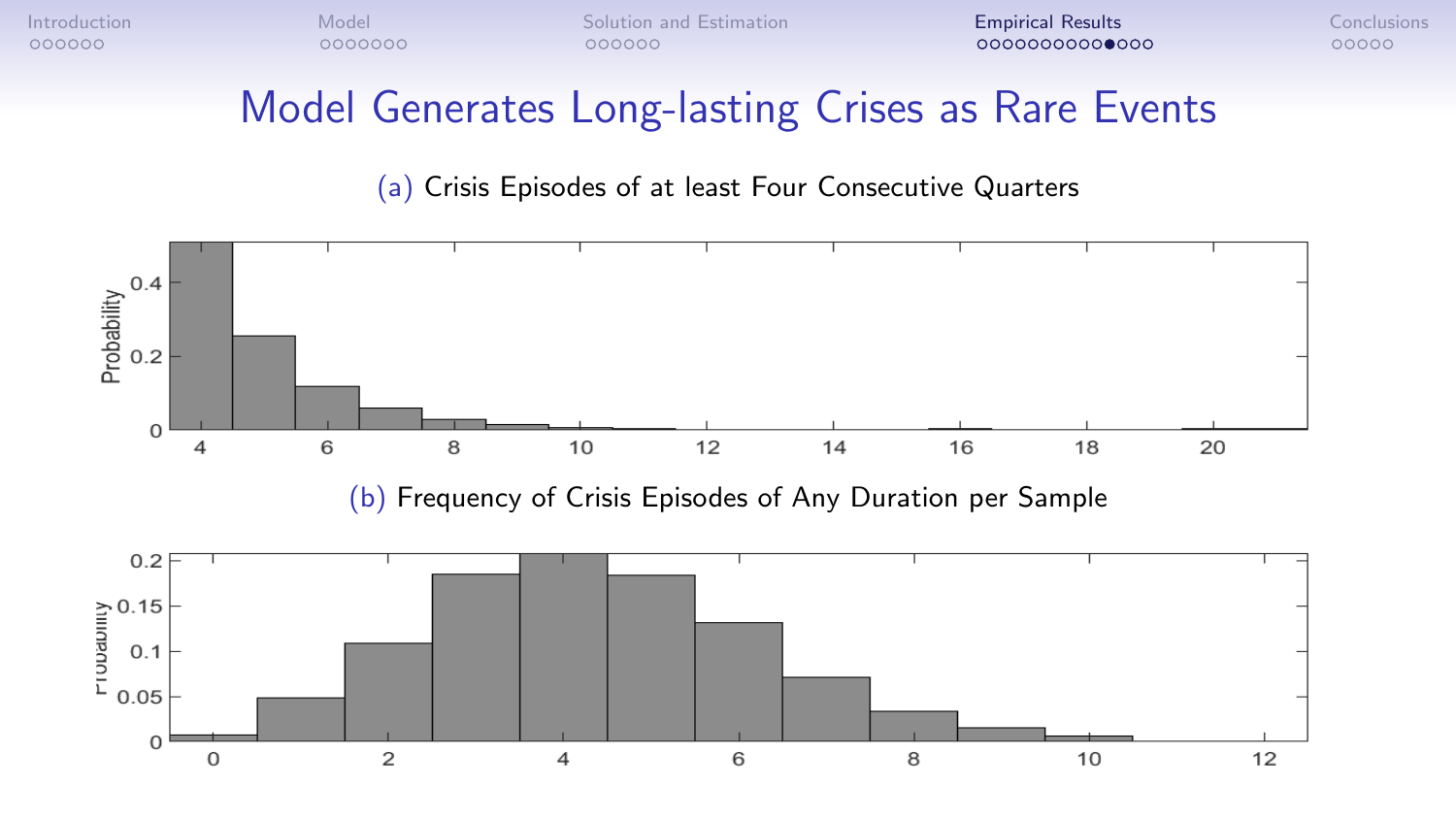# Cocktails of Shocks Driving Crisis Dynamics

(a) Technology



(b) Import Prices



(c) Expenditure

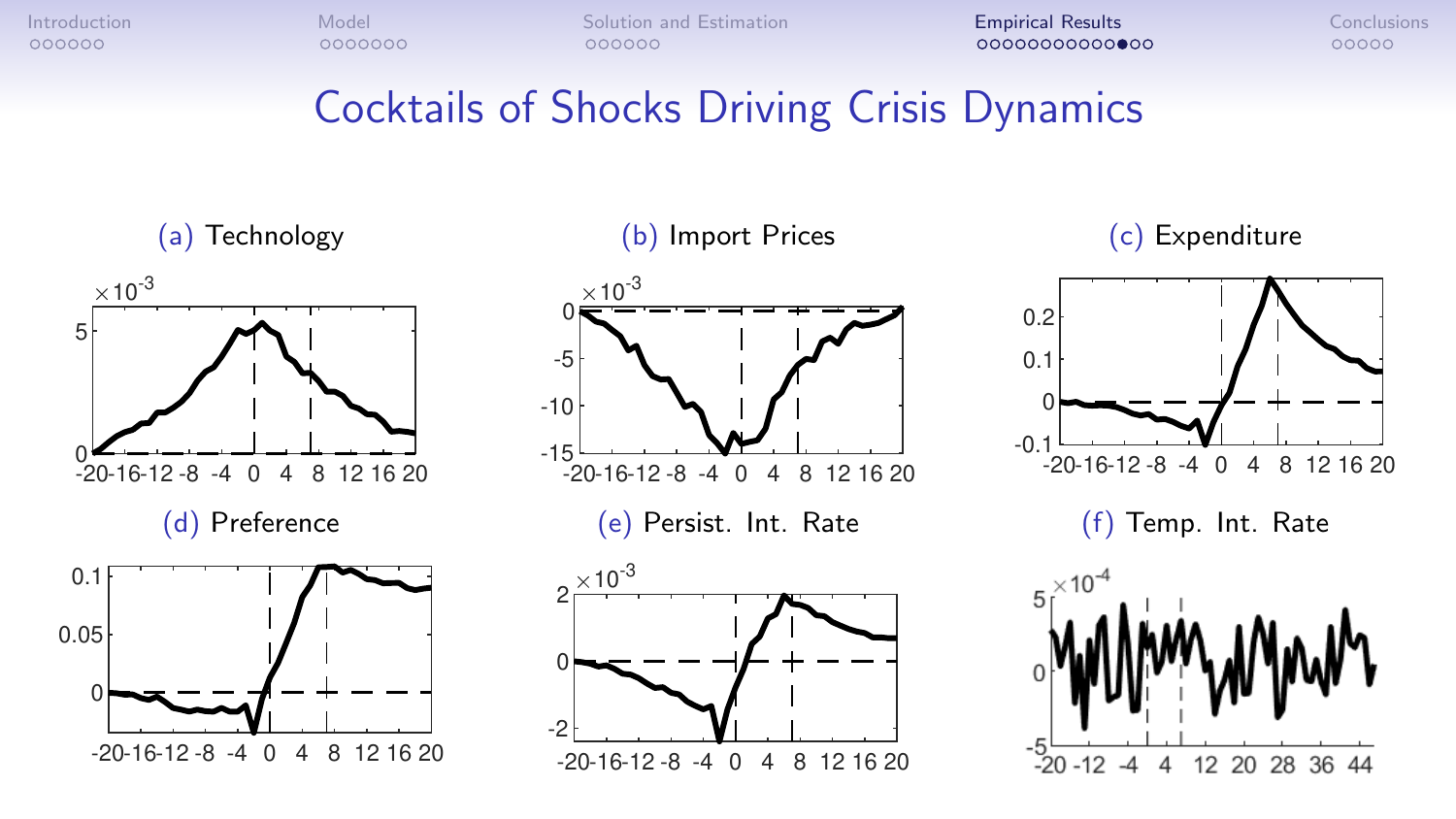Crises have Slow Buildups, Large Crashes, and Persistent Effects

(a) Output



(d) CA/Y





-20-16-12 -8 -4 0 4 8 12 16 20

-0.05

0

0.05

#### (c) Investment





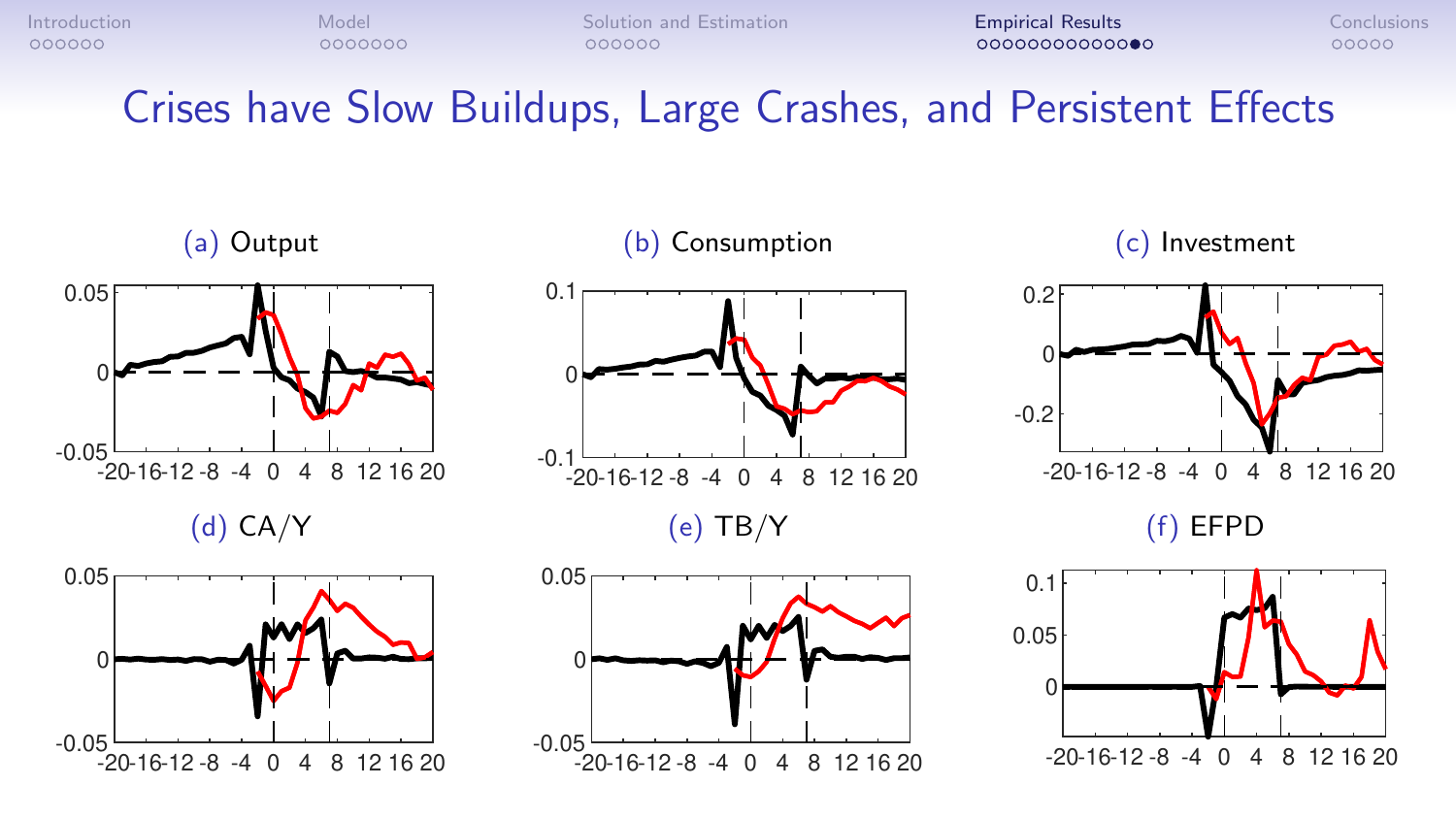Comparing endogenous switching model with traditional OBC model

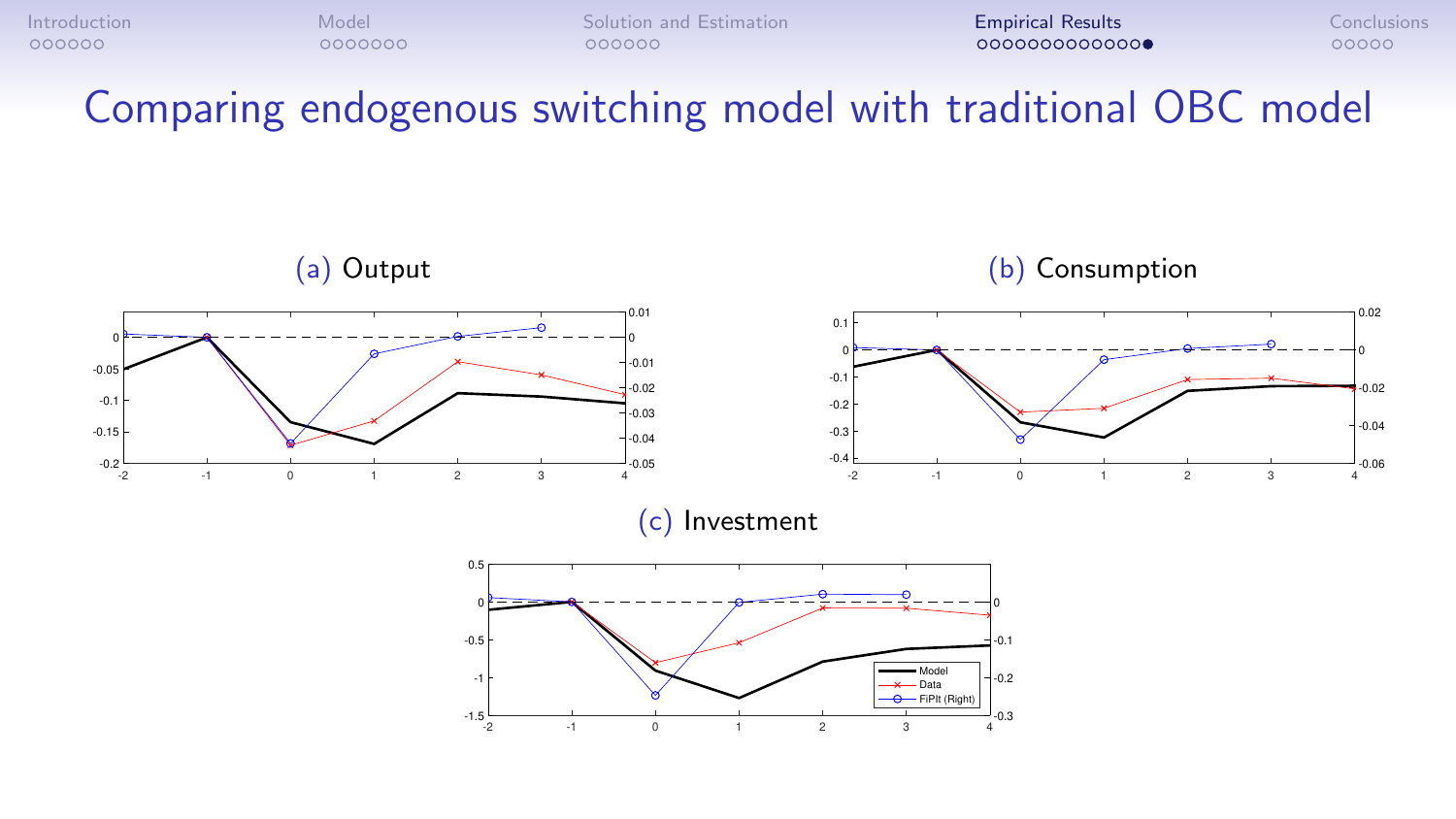<span id="page-34-0"></span>

- $\triangleright$  We propose a new approach to specifying and solving models with occasionally binding frictions suitable for estimation
- $\triangleright$  We use the framework to study Mexican history of cycles and crises
- $\triangleright$  We find that the model fits the data well with its mechanisms rather than large shocks
- $\triangleright$  Model identifies crisis episodes of variable duration and intensity driven by different shocks at different times without ad hoc restrictions and in a more data consistent manner than traditional OBC models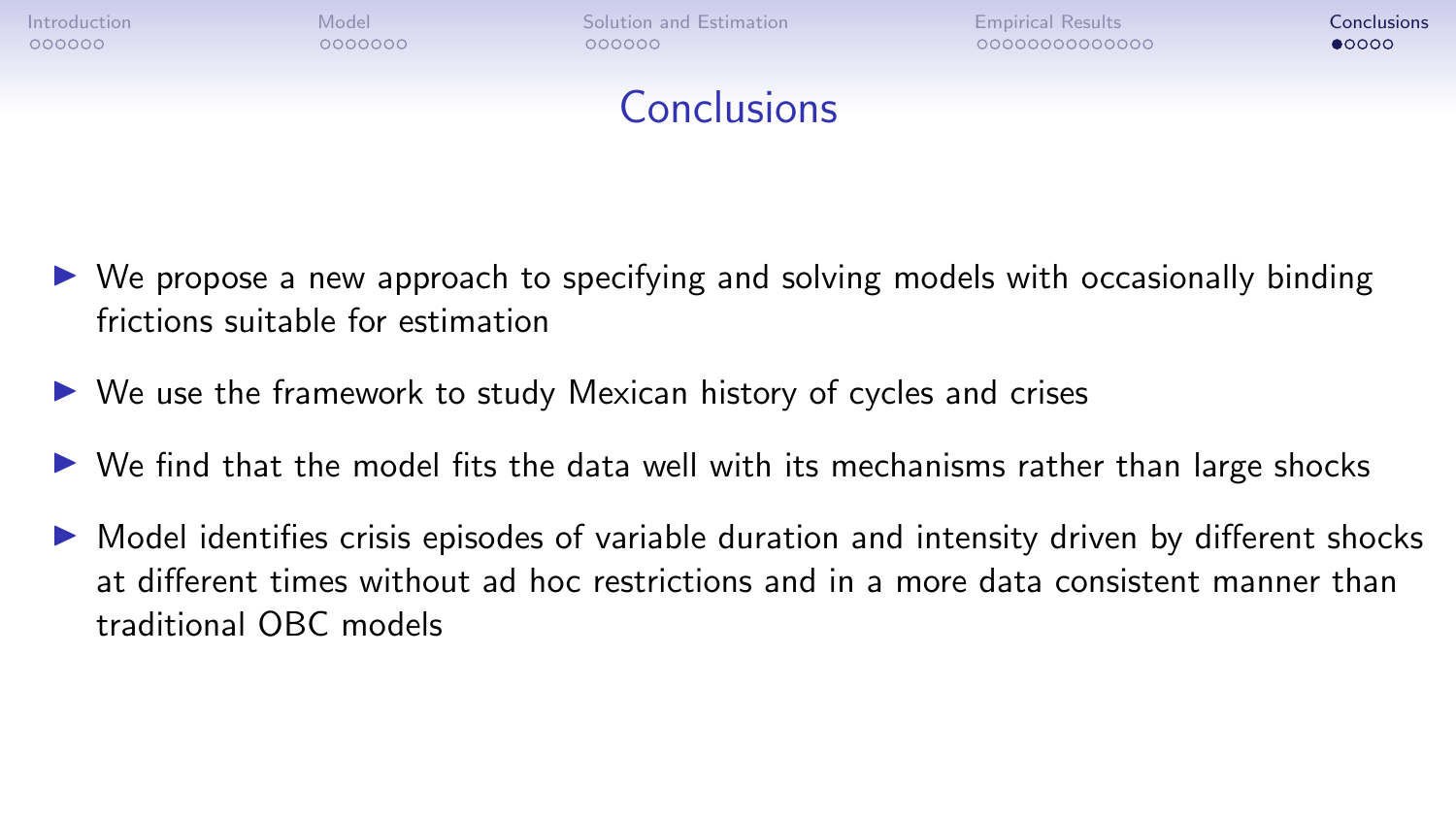# Calibrated Parameters

| Parameter                     | Value              |
|-------------------------------|--------------------|
| Discount Factor               | $\beta = 0.9798$   |
| Risk Aversion                 | $\rho = 2$         |
| Labor Supply                  | $\omega = 1.846$   |
| Capital Share                 | $\eta = 0.3053$    |
| Labor Share                   | $\alpha = 0.5927$  |
| Depreciation Rate             | $\delta = 0.02277$ |
| Import Price Mean             | $P^* = 1.028$      |
| Expenditure Mean              | $E^* = 0.2002$     |
| Interest Rate Debt Elasticity | $\psi_r=0.001$     |
| Neutral Debt Level            | $B = -6.117$       |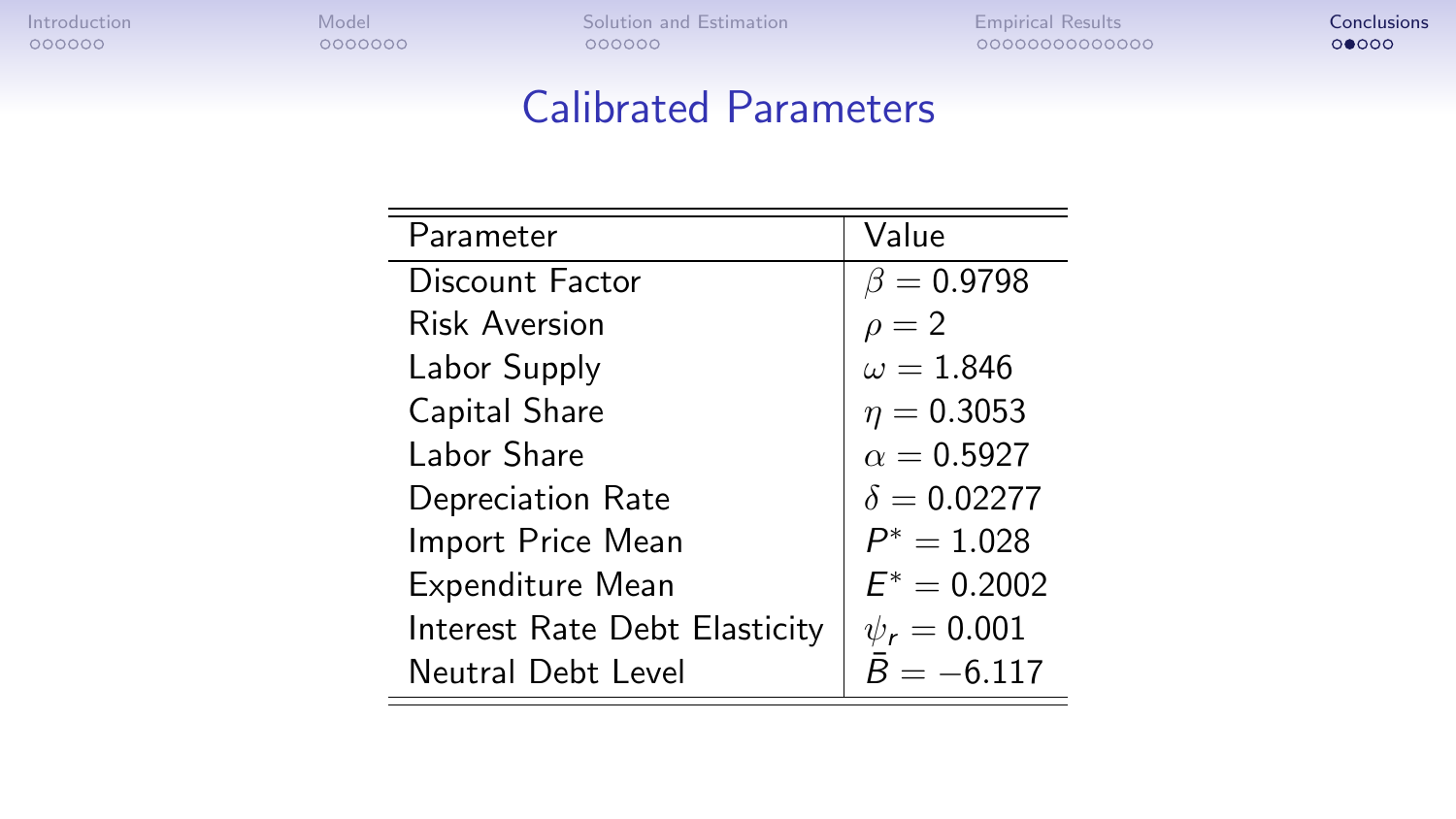# Model Fits Mexican Cycles and Crises Well

#### (a) Output Growth (b) Consumption Growth

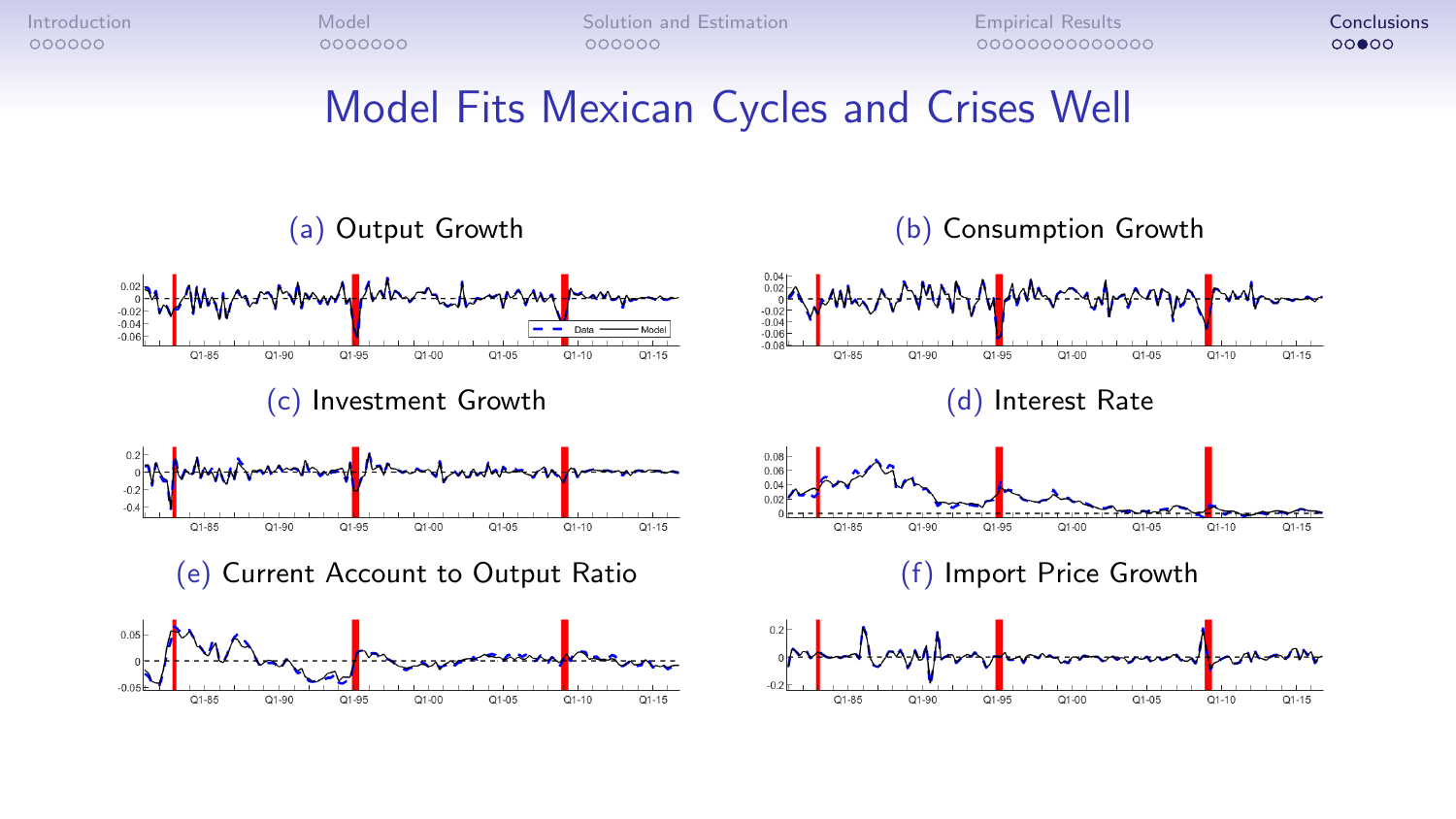$O1 - 0.5$ 

 $Q1 - 05$ 

 $O1 - 10$ 

 $Q1 - 10$ 

 $Q1 - 10$ 

 $Q1 - 15$ 

 $Q1 - 15$ 

 $Q1 - 15$ 

# Large Shocks Not Required to Fit the Data

#### (a) TFP Shock (b) Expenditure Shock